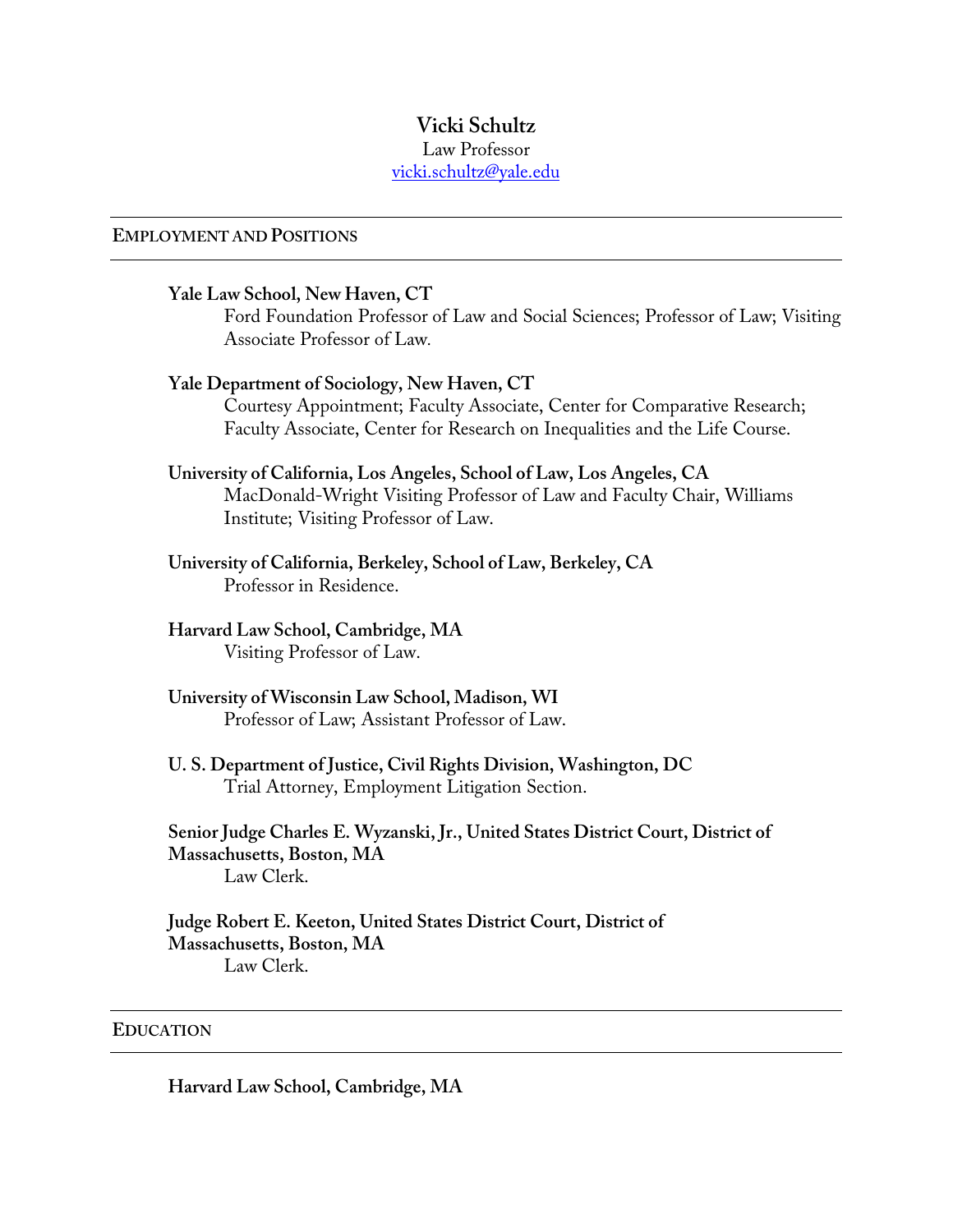J.D., cum laude.

**University of Texas at Austin, Austin, TX** B.A., Government, With Highest Honors.

#### **SELECTED PUBLICATIONS**

- *Open Statement on Sexual Harassment from Employment Discrimination Law Scholars*, 71 Stan. L. REV. ONLINE 17 (2018).
- *Reconceptualizing Sexual Harassment, Again*, 128 YALE L.J.F. 22 (2018).
- *Taking Sex Discrimination Seriously*, 91 DENVER U. L. REV. 995 (2015) (Lead article in symposium issue, Revisiting Sex: Gender and Sex Discrimination Fifty Years after the Civil Rights Act). *Reprinted in* WOMEN AND THE LAW (Tracy A. Thomas ed., Thomson Reuters. 2016, pp. 465-594).
- **Interview with David L. Rose**, *in Employment Discrimination: 45 Years of Enforcement of Title VII of the Civil Rights Act of 1964*, 1 AM. U. LABOR. & EMP. L.F. 161, 181 (2011).

*Feminism and Workplace Flexibility*, 42 CONN. L. REV. 1203 (2010).

- *The Sanitized Workplace Revisited*, *in* FEMINIST AND QUEER LEGAL THEORY: INTIMATE ENCOUNTERS, UNCOMFORTABLE CONVERSATIONS 65 (Martha Albertson Fineman, Jack E. Jackson & Adam P. Romero eds., Ashgate Pub. 2009) (reply in the same anthology by Jack Jackson & Tucker Culbertson, *Proper Objects, Different Subjects, and Juridical Horizons in Radical Legal Critique*, p. 135).
- *Understanding Sexual Harassment Law in Action – What Has Gone Wrong and What We Can Do About It*, 29 T. JEFFERSON L. REV. 1 (2006) (lead article in symposium issue with responses by Ruben J. Garcia, Barbara A. Lawless, M. Isabel Medina, Christine Williams, and Richard A. Paul).

*Sex and Work*, 18 YALE J.L. & FEMINISM 233 (2006).

*The Need for a Reduced Workweek in the United States*, *in* PRECARIOUS WORK, WOMEN, AND THE NEW ECONOMY: THE CHALLENGE TO LEGAL NORMS 131 (Judith Fudge & Rosemary Owen eds., Hart Pub. 2006) (with Allison Hoffman).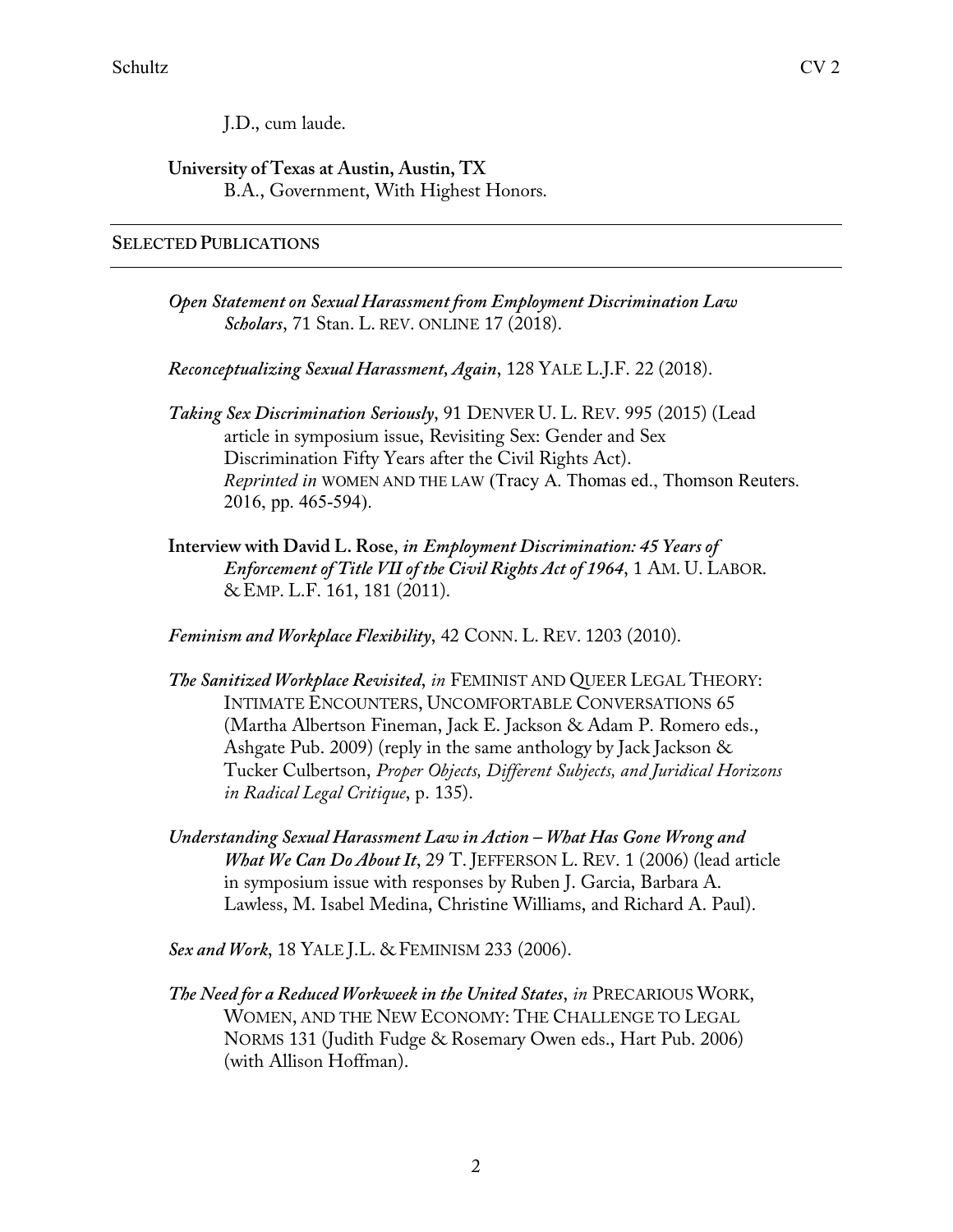- *A Tribute Honoring James E. Jones, Jr.*, 9 EMPL. RTS. & EMPLOY. POL'Y J. 525 (2005).
- *Global Perspectives on Workplace Harassment Law*, 8 EMPL. RTS. & EMPLOY. POL'Y J. 151, 187 (2004).
- *The Sanitized Workplace*, 112 YALE L.J. 2061 (2003).

*Reprinted in* NYU SELECTED ESSAYS ON LABOR AND EMPLOYMENT LAW: BEHAVIORAL ANALYSES OF WORKPLACE DISCRIMINATION (Mitu Gulati & Michael Yelnosky eds., Kluwer Acad. 2007, pp. 205-327); WILLIAM N. ESKRIDGE & NAN D. HUNTER, SEXUALITY, GENDER, AND THE LAW (Foundation Press 2d ed. 2004, pp. 762-64; 3d ed. 2011, pp. 564-66).

- *Roundtable Discussion: Subversive Legal Moments?* 12 TEXAS J. WOMEN & L. 197, 203 (2003) (remarks delivered at the University of Texas School of Law, Symposium on Subversive Legacies: Learning from History / Constructing the Future).
- *El lugar de trabajo higienizado*, 7 REVISTA JURÍDICA DE LA UNIVERSIDAD DE PALERMO 101 (María Luisa Piqué trans., 2006) (*The Sanitized Workplace*, translated and reissued as subject of a symposium, with responses by Paola Bergallo and María Luisa Piqué).
- *Race and Competence in the Academy*, 6 EMPL. RTS. & EMPLOY. POL'Y J. 129, 178 (2002).
- *Labor's Subjects*, *in* LIVES IN THE LAW 132-213 (Austin Sarat, Martha Umphrey & Lawrence Douglas eds., U. Mich. Press 2002).
- *Sexual Harassment: Legal Perspectives*, *in* INTERNATIONAL ENCYCLOPEDIA OF THE SOCIAL AND BEHAVIORAL SCIENCES 13982-13987 (Paul B. Bates & Neil J. Smelser eds., Elsevier Pub. Ltd. 2001) (with Eileen Goldsmith).
- *Talking About Harassment*, 9 J.L. & POL'Y 417 (2001). *Reprinted in* MARK ROTHSTEIN & LANCE LIEBMAN, EMPLOYMENT LAW: CASES AND MATERIALS (Foundation Press 6th ed. 2007, pp. 595- 96; 7th ed. 2011, pp. 588-89; 8<sup>th</sup> ed. 2015).
- *Religion in the Workplace*, 4 EMPL. RTS. & EMPLOY. POL'Y J. 87, 130 (2000) (remarks delivered at 2000 Annual Meeting of the Association of American Law Schools Section on Law and Religion, Symposium on Religion in the Workplace).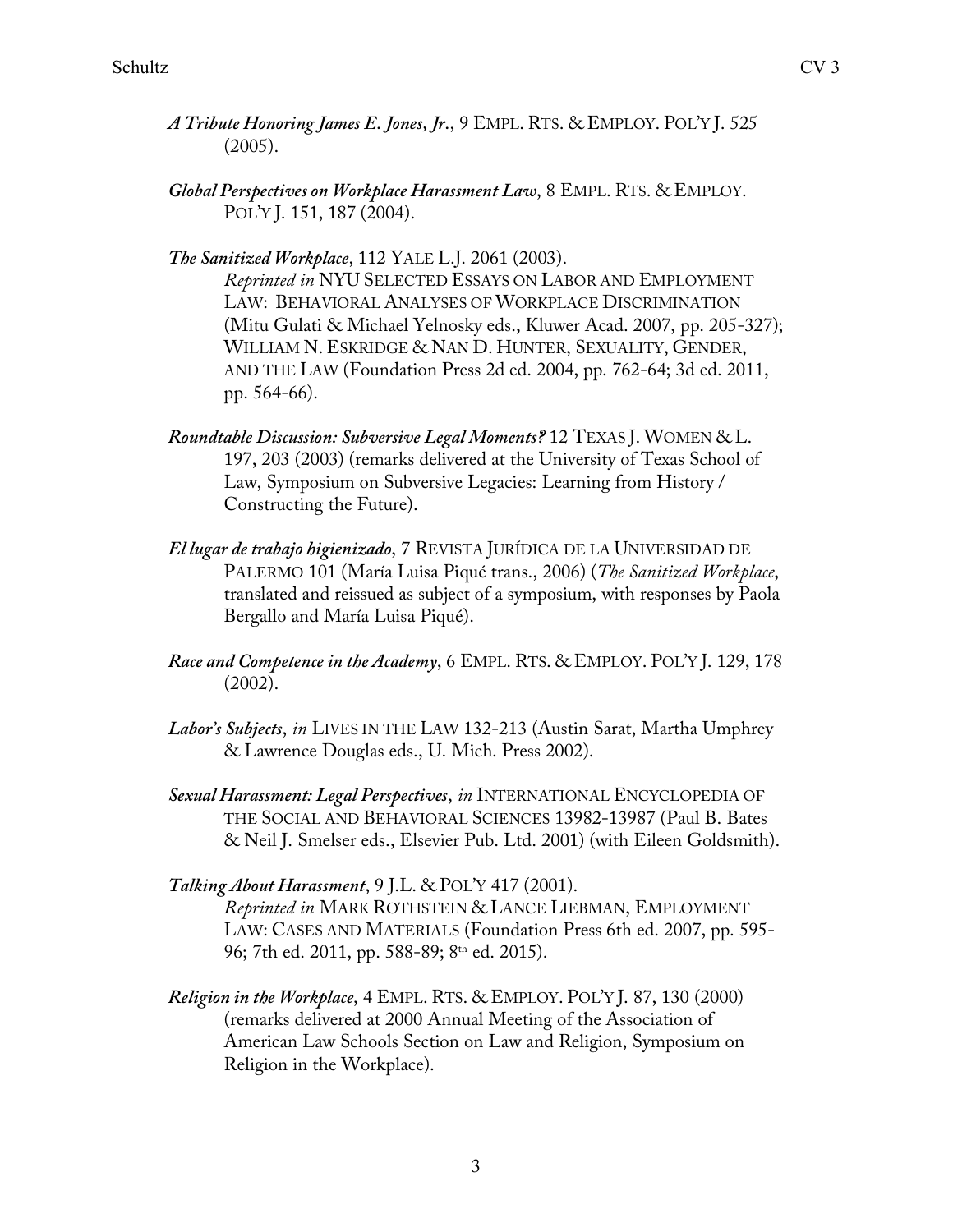*Life's Work*, 100 COLUM. L. REV. 1881 (2000) (responses by Martha Ertmann, Deborah Rhode, and Joan Williams, 102 COLUMBIA L. REV. 812-64 (2002)).

*Reprinted in* MARTHA MAHONEY, JOHN O. CALMORE & STEPHANIE WILDMAN, CASES AND MATERIALS ON SOCIAL JUSTICE: PROFESSIONALS, COMMUNITIES, AND LAW (Thompson West 1st ed. 2003, pp. 551-56; 2d ed. 2013, pp. 587-93); KATHARINE T. BARTLETT, ANGELA P. HARRIS & DEBORAH L. RHODE, GENDER AND LAW: THEORY, DOCTRINE AND COMMENTARY (Aspen Pub. 3d ed. 2002, pp. 839-42, 1173-79; 4th ed. 2006, pp. 668-71, 950-52; 5th ed. 2009, pp. 457-61, 651; 6th ed. 2013, pp. 534-37, 766-68).

*Reconceptualizing Sexual Harassment*, 107 YALE L.J. 1683 (1998).

*Reprinted in* LIBBY ADLER, LISA CROOMS-ROBINSON, JUDITH GREENBERG, MARTHA MINOW & DOROTHY ROBERTS, MARY JOE FRUG'S WOMEN AND THE LAW, (Foundation Press 3d ed. 2004, pp. 155- 64; 4th ed. 2008, pp. 718-28); ROBIN D. BARNES, THE NATURE AND SCOPE OF INDIVIDUAL RIGHTS: EMERGING DEBATES IN CONSTITUTIONAL LAW (Carolina Acad. Press 2007); GENDER AND FEMINIST THEORY IN LAW AND SOCIETY (Madhavi Sunder ed., Ashgate Pub. 2007); KATHARINE T. BARTLETT, ANGELA P. HARRIS, AND DEBORAH L. RHODE, GENDER AND LAW: THEORY, DOCTRINE AND COMMENTARY (Aspen Pub. 4th ed. 2006, pp. 418; 5th ed. 2009, pp. 291; 6th ed. 2015, pp. 337); CATHARINE MACKINNON, SEX EQUALITY: LESBIAN AND GAY RIGHTS, (Foundation Press 2d ed. 2007, pp. 160-61); MICHAEL J. ZIMMER, CHARLES A. SULLIVAN, RICHARD F. RICHARDS, DEBORACH A. CALLOWAY, CASES AND MATERIALS ON EMPLOYMENT DISCRIMINATION (Aspen Pub. 6th ed. 2003).

- *Una explicación Alternative del acoso por un Ambiente Laboral Hostil: Un Paradigma Basado en La Competencia*, DERECHO Y GRUPOS DESAVENTAJADOS, Editorial Gedisa Project (Roberto Gargarella ed., Barcelona 1999, pp. 103-36) (*Reconceptualizing Sexual Harassment* translated and reissued).
- *Sex is the Least of It: Let's Refocus Harassment Law on Work, Not Sex*, THE NATION 11 (May 25, 1998), *reprinted in* BUSINESS ETHICS (John Richardson ed., McGraw-Hill 11th ed. 1999); *reprinted as Male Domination of the Workplace Causes Sexual Harassment*, *in* SEXUAL HARASSMENT 80 (Louise I Gerdes ed., Greenhaven Press 1999).

*Race, Gender, Work and Choice: An Empirical Study of the Lack of Interest Defense in Title VII Cases Challenging Job Segregation*, 59 U. CHI. L. REV. 1073 (1992) (with Stephen Petterson). *Reprinted in* CATHARINE MACKINNON, SEX EQUALITY: LESBIAN AND GAY RIGHTS (Foundation Press 2d ed. 2007, p. 208).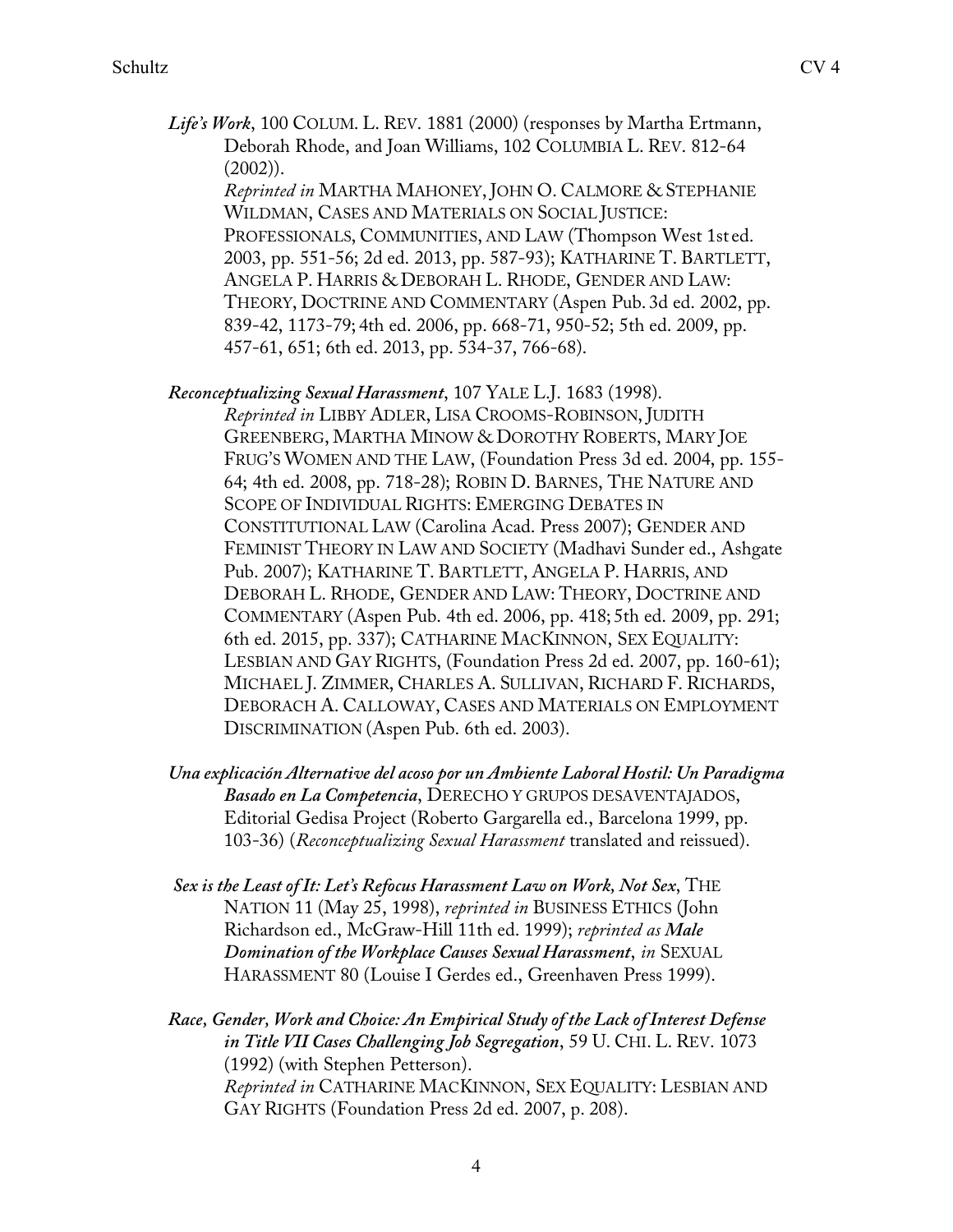*Women 'Before' the Law: Judicial Stories About Women and Work*, *in* FEMINISTS THEORIZE THE POLITICAL 297-338 (Judith Butler & Joan Scott eds., Routledge 1992).

*Reprinted in* FEMINIST LEGAL THEORY: READINGS IN LAW AND GENDER (Katharine Bartlett & Rosanne Kennedy eds., Westview Press 1991).

*Telling Stories About Women and Work: Judicial Interpretations of Sex Segregation in the Workplace in Title VII Cases Raising the Lack of Interest Argument*, 103 Harvard L. Rev. 1749 (1990). *Reprinted in* KATHARINE T. BARTLETT, ANGELA P. HARRIS & DEBORAH L. RHODE, GENDER AND LAW: THEORY, DOCTRINE AND COMMENTARY (Aspen Publishers 6th ed. 2013, p. 166); WILLIAM ESKRIDGE & NAN HUNTER, SEXUALITY, GENDER, AND THE LAW (Foundation Press 2d ed. 2004, pp. 834-38); JUDITH GREENBERG, MARTHA MINOW & DOROTHY ROBERTS, MARY JOE FRUG'S WOMEN AND THE LAW (Foundation Press, 3d ed. 2004, pp. 187-95; 4th ed. 2008, pp. 538-47); FOUNDATIONS OF EMPLOYMENT LAW (John J. Donohue III ed., Foundation Press 2d ed. 1997, pp. 355-64; 3d ed. 2003); MICHAEL J. ZIMMER, CHARLES A. SULLIVAN, RICHARD F. RICHARDS, DEBORACH A. CALLOWAY, CASES AND MATERIALS ON EMPLOYMENT DISCRIMINATION (Aspen Pub. 5th ed. 2000); FEMINIST LEGAL THEORY, VOLUME II: POSITIONING FEMINIST THEORY WITHIN THE LAW (Frances E. Olsen ed., NYU Press 1995, pp. 361-75); FEMINIST LEGAL THEORY: READINGS IN LAW AND GENDER (Bartlett & Kennedy eds., Westview Press 1991, pp. 124-55).

*Room to Maneuver (f)or a Room of One's Own? Practice Theory and Feminist Practice*, 14 LAW & SOC. INQUIRY 123 (1989).

#### **WORKS IN PROGRESS**

- **Will Marriage Make Gay and Lesbian Couples Less Egalitarian? Toward a New Theory of Marriage as Social Status** (Analyzing whether and how access to legal marriage will affect the distribution of household labor within gay and lesbian couples).
- **Reimagining Affirmative Action** (Proposing a new way of conceiving and defending race- and sex-conscious affirmative action measures).
- **Antidiscrimination Law as Disruption: The Emergence of a New Approach to Understanding and Addressing Discrimination** (Tracing the emergence of new theory of antidiscrimination law and elaborating its main features).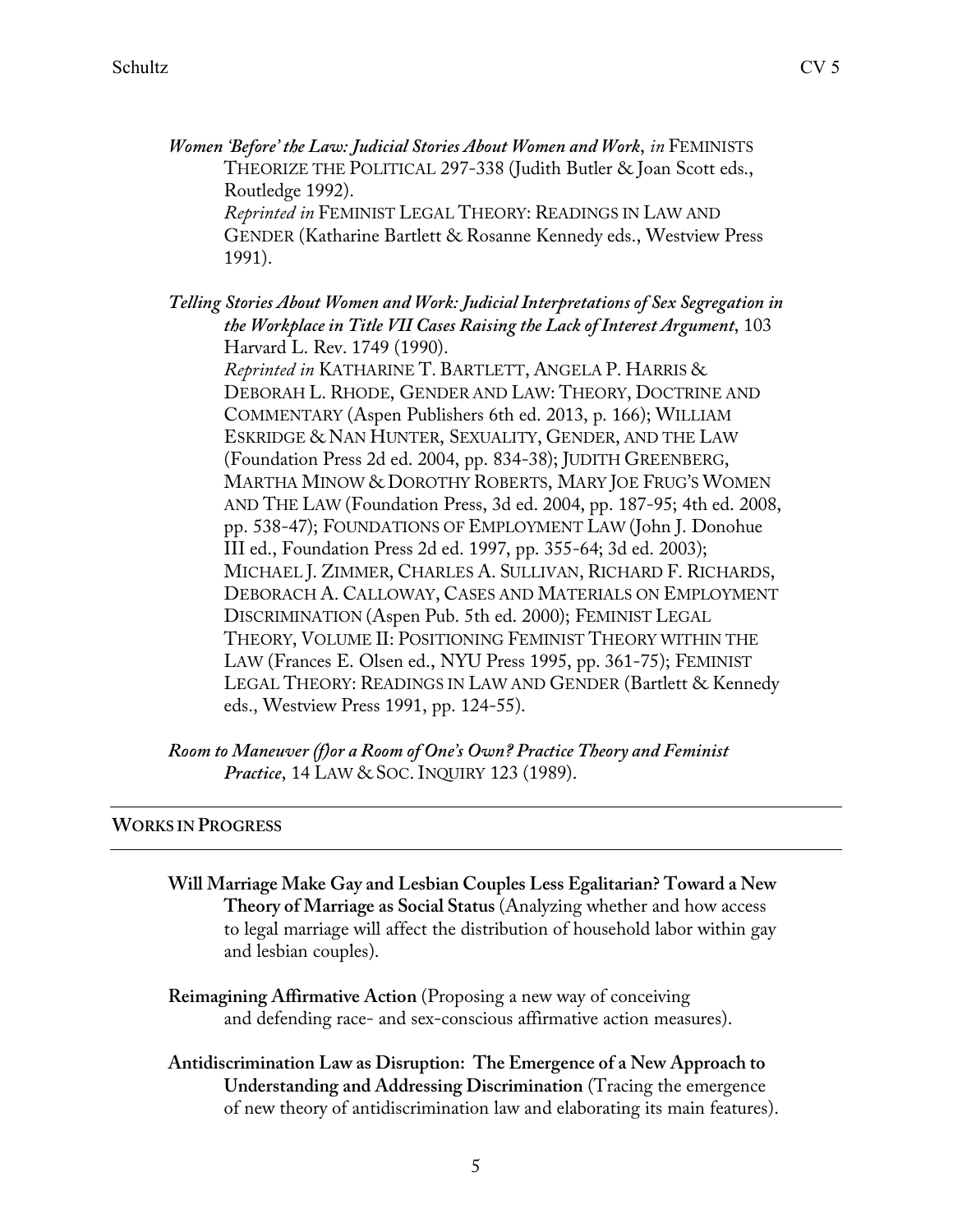**Rationalizing the Workplace: Title VII's Lasting Contribution to American Society** (Analyzing Title VII's role in prompting the adoption of more open, objective selection processes).

#### **INTERVIEWS**

*Discrimination at Work: Comparing European, French, and American Law,* Marie Mercat-Bruns, University of California Press, California: 139-140, 161- 166, 170-174 (February 2016).

*Four Frameworks for Reading Constitutional Jurisprudence on Antidiscrimination, and Other Selected Works: An Interview with Vicki Schultz*, *in* EMPLOYMENT DISCRIMINATION LAW: A DIALOGUE ON AMERICAN LEGAL DOCTRINE (Marie Mercat-Bruns ed., Dalloz 2013) (in French; English translation forthcoming, UC Press 2015).

*More Than Sex: Why the Courts Are Missing the Point; An Interview with Vicki Schultz*, 8 MS. MAGAZINE 56 (May/June 1998).

#### **LECTURES AND PRESENTATIONS**

- **"Sexual Harassment Law in the Age of #MeToo,"** presented at USC Center for Law, History, and Culture, USC Gould School of Law, November 15, 2018.
- **"Sexual Harassment by Any Other Name,"** presented at Law in the Era of #MeToo Legal Forum Symposium, University of Chicago Law School, Chicago, IL, November 2, 2018.
- **"Rationalizing the Workplace: Title VII's Lasting Contribution to American Society,"** presented to Workshop of Regulating Family, Sex, and Gender, University of Chicago Law School, Chicago, IL, October 31, 2018.
- **"Rationalizing the Workplace: Title VII's Lasting Contribution to American Society,"** presented to ACS Workshop, Yale Law School, New Haven, CT, October 1, 2018.
- **"The Future of Job Guarantee Advocacy,"** roundtable discussion presented at Second International Conference of Modern Monetary Theory: Public Money, Public Purpose, Public Power, New School for Social Research, New York, NY, September 28, 2018.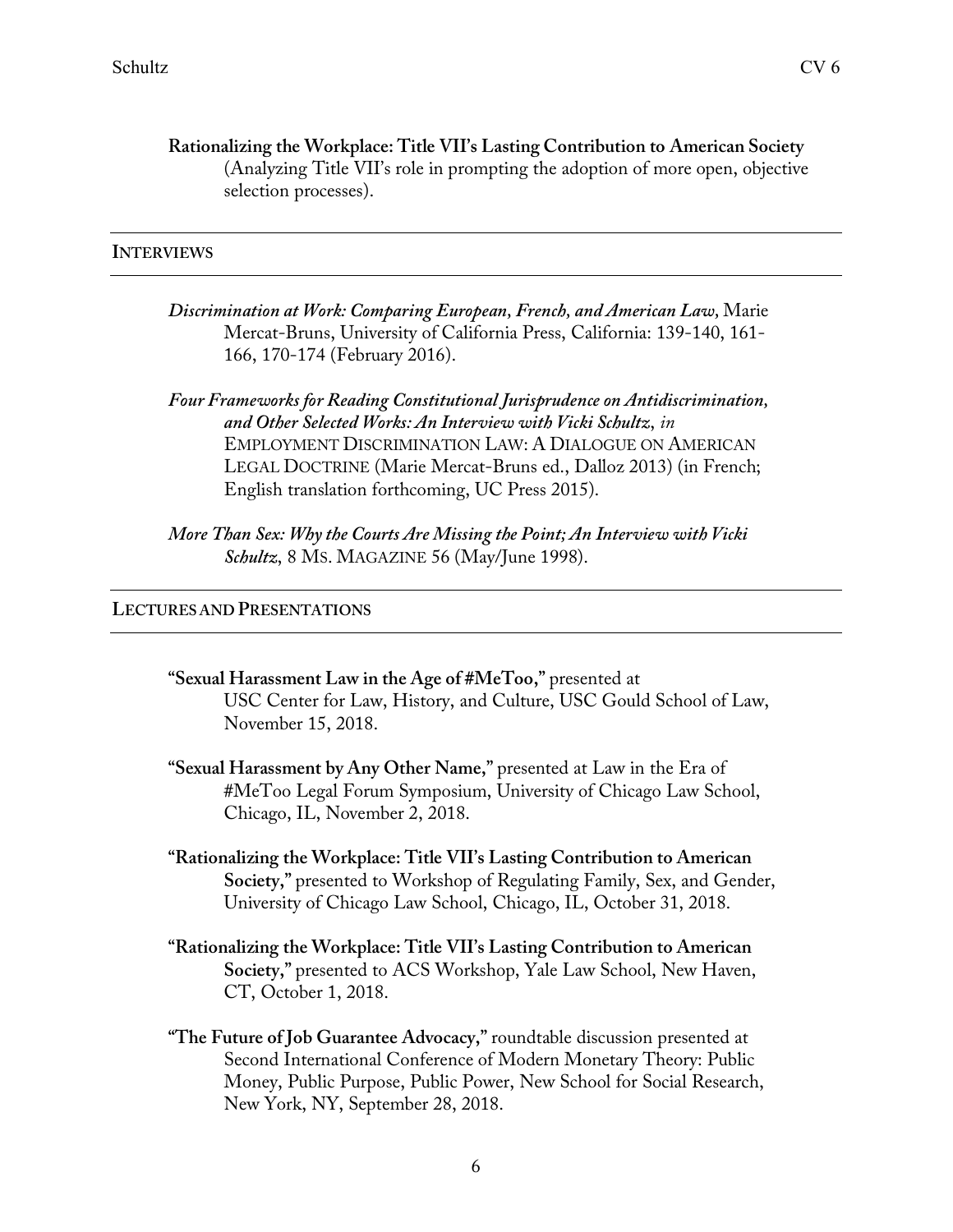- **"Structural Causes of Sex-Based Harassment,"** presented at Symposium on Feminisms and the Constitution, Center for Constitutional Studies, Supreme Judicial Court of Mexico, June 4, 2018.
- **"Sexual Harassment Law in the Age of #MeToo,"** presented at Law Review Panel, Stanford Law School, Stanford, CA, May 10, 2018.
- **"Reconceptualizing Sexual Harassment, Again,"** presented at Workplace Law Program Lecture Series, UNLV William S. Boyd School of Law, Las Vegas, NV, April 20, 2018.
- **"Sexual Harassment Law in the Age of #MeToo,"** presented at Faculty Workshop, Vanderbilt Law School, Nashville, TN, April 12, 2018.
- **"Sexual Harassment Law in the Age of #MeToo,"** presented at Equal Pay Day event, Yale Law School, New Haven, CT, April 10, 2018.
- **"Reconceptualizing Sexual Harassment, Again,"** presented at panel on Relationships in Employment Discrimination Law, 2018 Association of American Law Schools Annual Meeting, San Diego, CA, January 5, 2018.
- **"Reimagining Affirmative Action**," presented at Twelfth Annual Colloquium on Employment and Labor Law, Texas A&M Law School, Fort Worth, TX, September 15, 2017.
- **"The Importance of Linking Harassment to Other Forms of Workplace Discrimination, and Demanding Effective Forms of Enforcement to Achieve Change,"** presented at Harassment in Employment Conference, Centro de Investigación y Docencia Económicas, Mexico City, Mexico, June 26, 2017.
- **"Rationalizing the Workplace: Title VII's Lasting Contribution to American Society**," presented at International Meeting on Law and Society, Law and Society Association, Mexico City, Mexico, June 22, 2017.
- **"Equal Pay Day: History, Causes, and Personal Stories of the Gender Wage Gap,"** panelist discussing the gender wage gap, sponsored by Law Students for Reproductive Justice at Yale, New Haven, CT, April 4, 2017.
- **"Will Marriage Make Gay and Lesbian Couples Less Egalitarian? A Cautionary Tale**," presented at The Center for LGBTQ Studies (CLAGS) After Marriage Conference, panel on Birth, Life, and Death in LGBTQ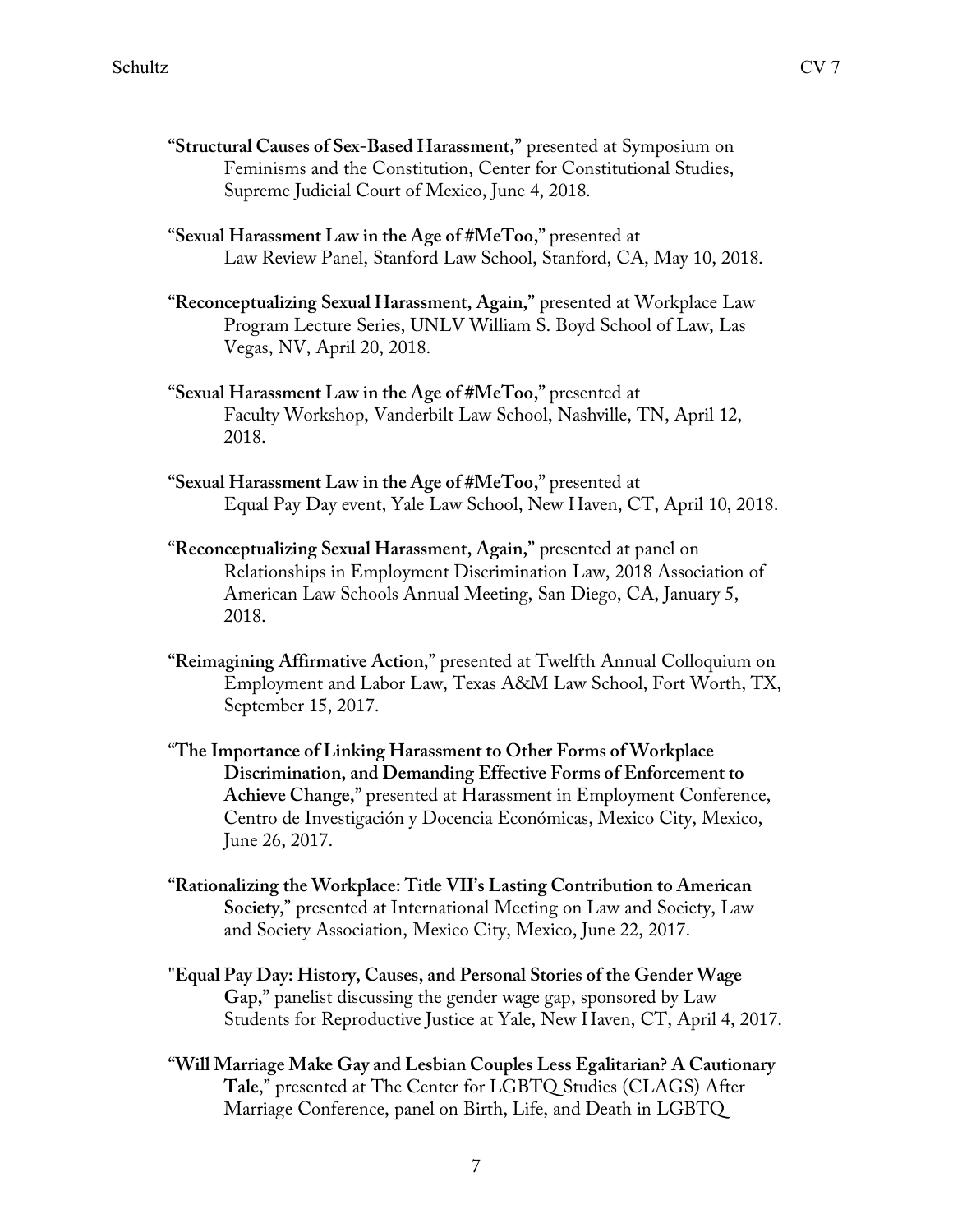Families, John Jay College of Criminal Justice, UCNY, New York, NY, Oct. 1-2, 2016.

- **"Taking Sex Discrimination Seriously,"** presented at George Washington University Law School Faculty Workshop, Washington, DC, October 21, 2015.
- **"Taking Sex Discrimination Seriously,"** presented at Yale American Constitution Society (ACS) Progressive Scholarship Workshop, Yale Law School, New Haven, CT, September 22, 2015.
- **"Challenging Difference**," presented at plenary session on Employment / The Civil Rights Act, AALS workshop on New Generation Issues of Sex, Gender, and the Law, Orlando, FL, June 25, 2015.
- **"The History and Future of Sex Discrimination Law**," presented at plenary session on Employment / The Civil Rights Act, AALS workshop on New Generation Issues of Sex, Gender, and the Law, Orlando, FL, June 24, 2015.
- **"Reimagining Affirmative Action**," presented on panel on The Limits and Future of Antidiscrimination Law, symposium on The Civil Rights Act at 50, Boston University Law School, Boston, MA, November 15, 2014.
- **"Reimagining Affirmative Action**," presented on panel on The Civil Rights Act at 50: Rethinking Antidiscrimination, Annual Law & Society Association Conference, Minneapolis, MN, May 29, 2014.
- **"Taking Sex Discrimination Seriously: Lessons from the U.S. Campaign against Employment Discrimination Based on Sex**,**"** keynote lecture presented at Gender Blossom Research Students Conference, Bar Ilan University, Tel Aviv, Israel, March 19, 2014.
- **"Antidiscrimination Law as Disruption: The Emergence of a New Approach to Understanding and Addressing Discrimination**," presented to the Buchmann Faculty of Law, Tel Aviv University, Tel Aviv, Israel, March 18, 2014 (comments by Yofi Tirosh and Tamar Kricheli-Katz).
- **"Reimagining Affirmative Action**," presented at Law and Public Affairs seminar, Princeton University, Princeton, NJ, February 10, 2014.
- **"Taking Sex Discrimination Seriously**," keynote lecture presented at symposium, Revisiting Sex: Gender and Sex Discrimination Fifty Years After the Civil Rights Act, at Sturm College of Law, University of Denver, Denver, CO,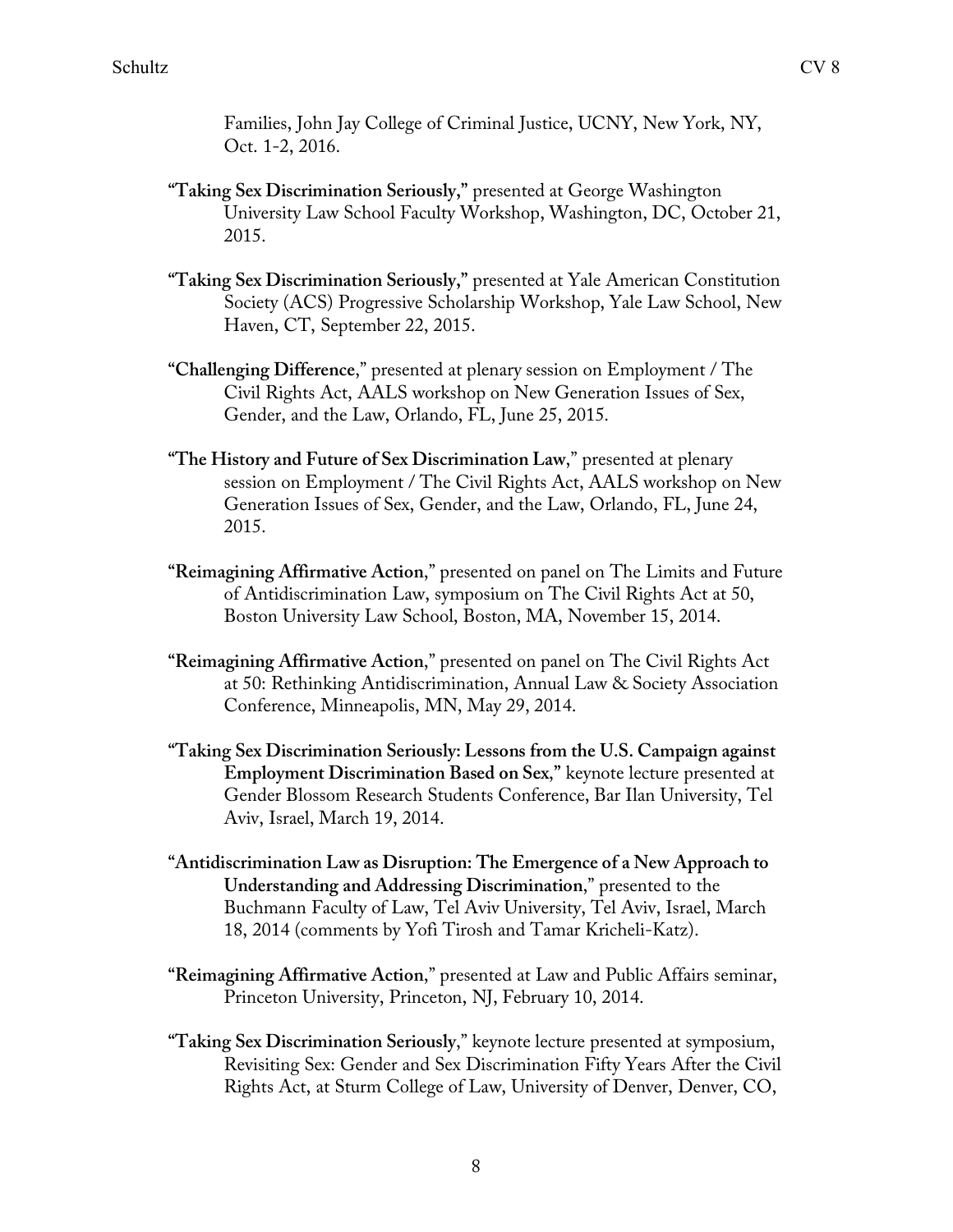January 31, 2014.

- **"Fighting Sex Discrimination in the Workplace: The U.S. Experience**," presented at Centro de Investigación y Docencia Económicas (CIDE), Mexico City, Mexico, November 25, 2013.
- **"Sexual Harassment Law: Lessons from the U.S. Experience**," presented to the National Supreme Court of Mexico, Forum on Fighting Labor Violence against Women in Mexico: Improvements and Challenges, Mexico City, Mexico, November 22, 2013.
- **"Affirmative Action**," presented at the Yale American Constitution Society (ACS) Law and Policy workshop, Yale Law School, New Haven, CT, November 19, 2013.
- **"Reimaging Affirmative Action**," presented at symposium on The Civil Rights Act at 50, University of Michigan Law School, Ann Arbor, MI, October 11, 2013.
- **"Work Makes Gender**," presented on panel on Bodies/States/Norms/Police at Keywords on Gender and Sexuality event, Yale University, New Haven, CT, October 4, 2013.
- **"Rationalizing the Workplace: Title VII's Lasting Contribution After 50 Years**," keynote lecture presented at symposium on The  $50<sup>th</sup>$  Anniversary of Title VII of the Civil Rights Act, Eighth Annual Colloquium on Current Scholarship in Labor and Employment Law, University of Nevada, Las Vegas William S. Boyd School of Law, Las Vegas, September 27, 2013.
- **"Comment on Hendrick Hartog, SOMEDAY ALL THIS WILL BE YOURS: A HISTORY OF INHERITANCE AND OLD AGE**,**"** presented at Author Meets Readers panel, Law and Society Association Annual Meeting, Boston, MA, May 31, 2013.
- **"Will Marriage Make Gay and Lesbian Couples Less Egalitarian? A Cautionary Tale**," presented at Cornell Law School faculty workshop, Ithaca, New York, April 26, 2013.
- **"Gender & Work: Challenging Conventional Wisdom,"** presented at Harvard Business School Symposium, Cambridge, MA, February 28, 2013.
- **"Will Marriage Make Gay and Lesbian Couples Less Egalitarian? A Cautionary Tale**," presented at American University Washington College of Law faculty workshop, Washington, D.C., February 1, 2013.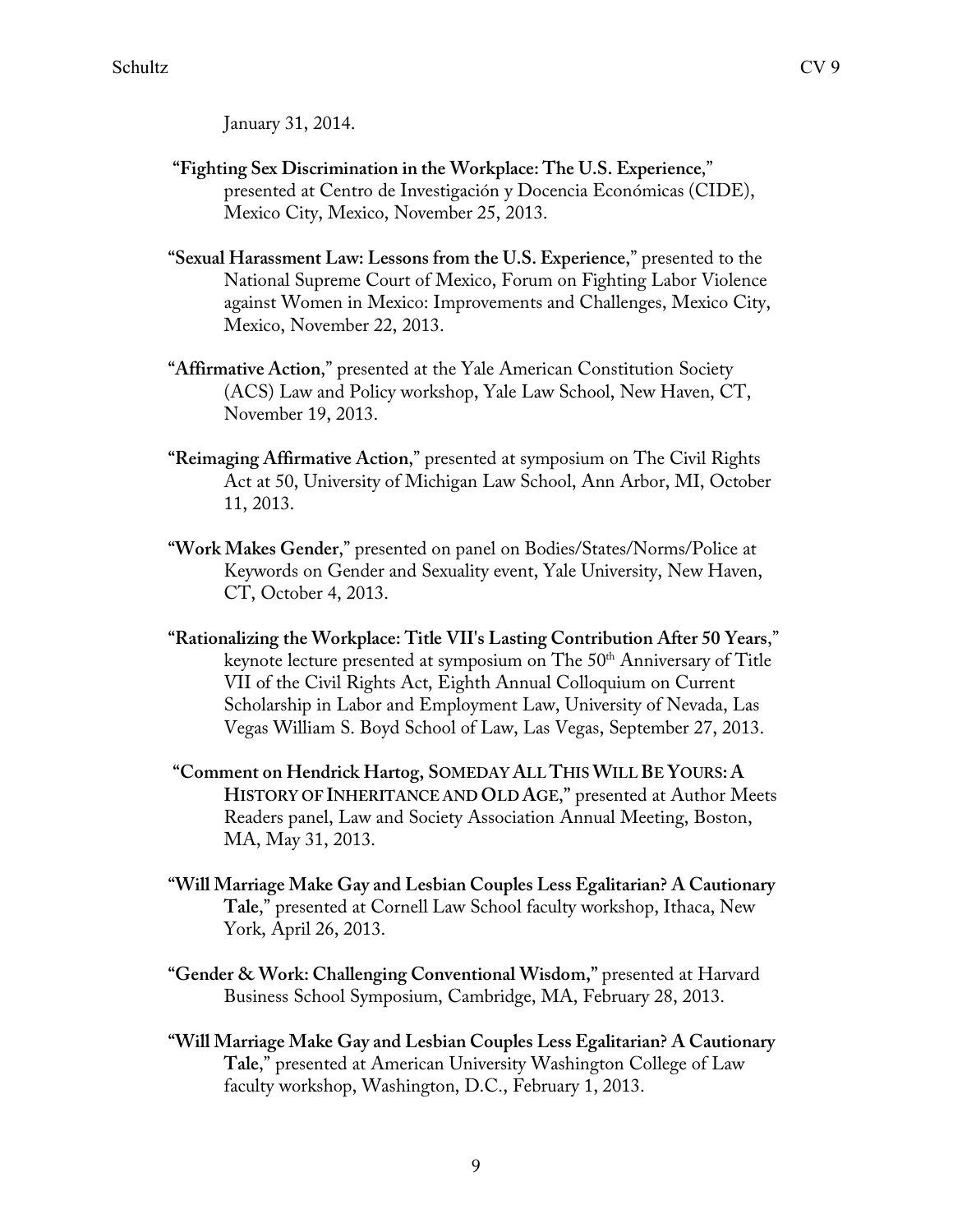- **"Inspiration**," speech presented in accepting the Distinguished Alumnus Award, Texarkana Independent School District, Texarkana, TX, December 14, 2012.
- **"Commitment**," speech presented to students at Texas High School, given in conjunction with the Distinguished Alumnus Award, Texarkana Independent School District, Texarkana, TX, December 14, 2012.
- **"Will Marriage Make Gay and Lesbian Couples Less Egalitarian? A Cautionary Tale**," presented at University of Texas School of Law faculty colloquium, Austin, TX, December 8, 2012.
- **"Will Marriage Make Gay and Lesbian Couples Less Egalitarian? A Cautionary Tale**," presented at University of San Francisco School of Law School faculty workshop, Centennial Celebration Speaker Series, San Francisco, CA, November 2, 2012.
- **"Meaningful Work, A Meaningful Life,"** presented to University of San Francisco Law School students, San Francisco, CA, Nov. 1, 2012.
- Discussant, panel on the movie "Separation," Debating Law and Religion Series, Yale Law School, October 9, 2012.
- Discussant, panel on Interrogating Sexual Harassment, 2012 Annual Law & Society Conference, Honolulu, HI, June 5, 2012.
- Moderator for Keynote Address "The Big Count: LGBT People and the U.S. Census," at the 11<sup>th</sup> Annual Update Conference, Fair Play? LGBT People, Civic Participation, & Political Process, UCLA School of Law, Williams Institute, Los Angeles, CA, April 13, 2012.
- **"Will Marriage Make Gay and Lesbian Couples Less Egalitarian? A Cautionary Tale**," presented at Yale Law School faculty workshop, New Haven, CT, April 9, 2012.
- Interviewee, Yale Law Women (YLW) for the YLW "Speak Up" Study published every ten years about the gender climate at Yale Law School, Yale Law School, New Haven, CT, January 30, 2012.
- Commentator, panel on Equal Protection, conference on The Constitutionalization of Labor and Employment Law, The University of Wisconsin Law School, Madison, WI, October 28, 2011.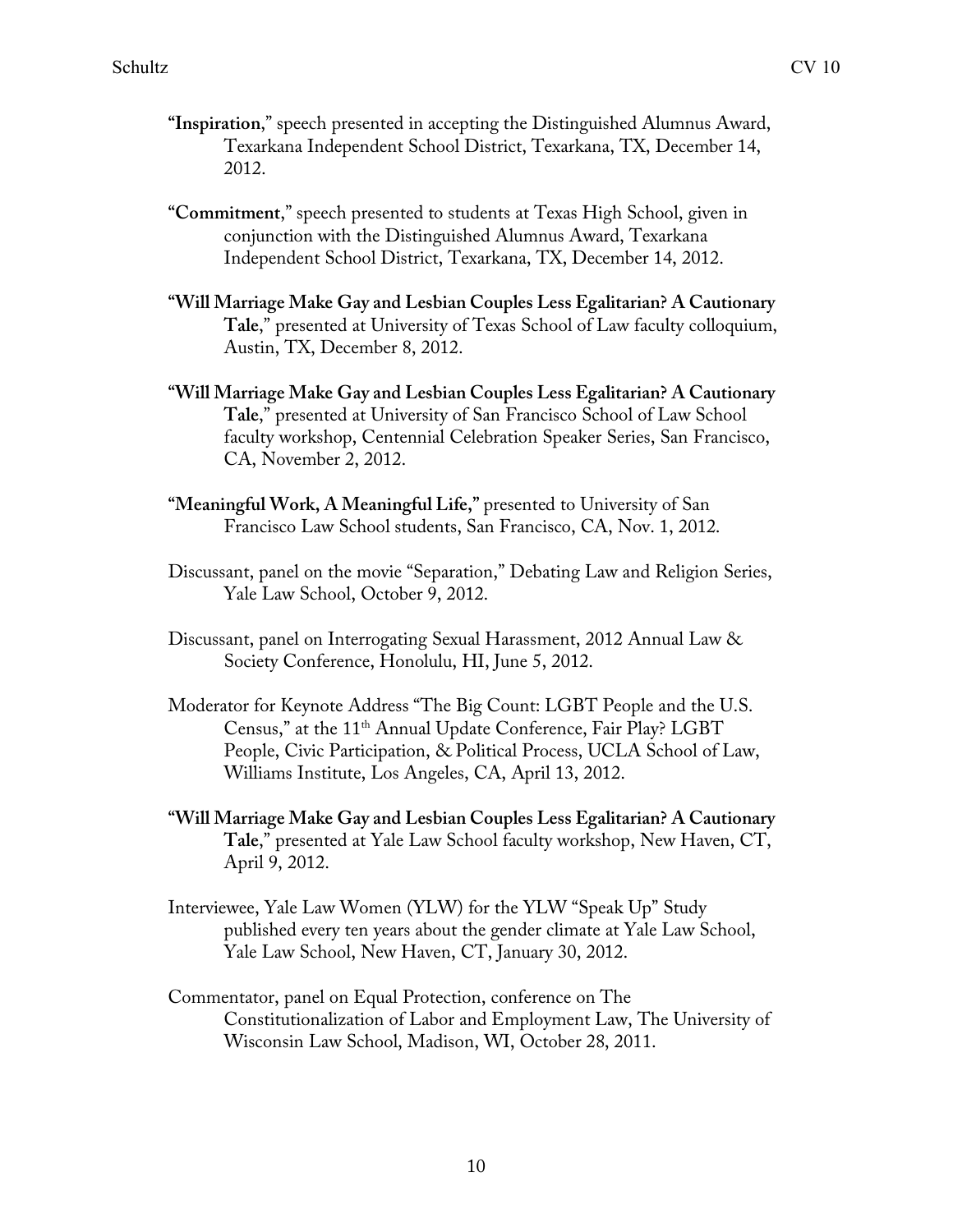- **"Work and Inequality**," presented at symposium on Context and Consequences: The Hill-Thomas Hearings Twenty Years Later, Georgetown Law School, Washington, D.C., October 6, 2011.
- **"Redefining Discrimination**," presented at plenary session on The Workplace as a Site of Inequality, AALS Workshop on Women Rethinking Equality, Washington, D.C., June 21, 2011.
- **"Will Marriage Make Gay and Lesbian Couples Less Egalitarian? A Cautionary Tale**," presented to UCLA Dept. of Sociology Gender Working Group, Los Angeles, CA, April 27, 2011.
- **"Will Marriage Make Gay and Lesbian Couples Less Egalitarian? A Cautionary Tale**," presented at USC Law School faculty workshop, Los Angeles, CA, April 15, 2011.
- **"Antidiscrimination Law as Disruption: The Emergence of a New Framework for Understanding and Addressing Discrimination**," presented at Pepperdine University School of Law faculty workshop, Malibu, CA, April 11, 2011.
- **"Will Marriage Make Gay and Lesbian Couples Less Egalitarian? A Cautionary Tale**," presented at UCLA School of Law faculty workshop, Los Angeles, CA, March 4, 2011.
- **"A New Way of Thinking About Discrimination**," presented at The Law and The Practice Series, Renaissance Weekend, Laguna Beach, CA, February 20, 2011.
- **"Encourage the States to Invest in Higher Education, Not Prison**,**"** presented on Cornerstone panel on Advice to the President, Renaissance Weekend, Laguna Beach, CA, February 20, 2011.
- **"Rethinking Sexual Harassment**," presented on Cornerstone panel on Incredible Innovators' Inventive Ideas, Renaissance Weekend, Laguna Beach, CA, February 19, 2011.
- **"Will Marriage Make Gay and Lesbian Couples Less Egalitarian? A Cautionary Tale**," presented to UCLA Center for the Study of Women, UCLA Faculty Center, Los Angeles, CA, February 3, 2011.
- **"Marriage and the Division of Labor: Three Theories of the Relationship Between the Two**," presented on Roundtable on Marriage, Williams Institute, UCLA School of Law, Los Angeles, CA, January 13, 2011.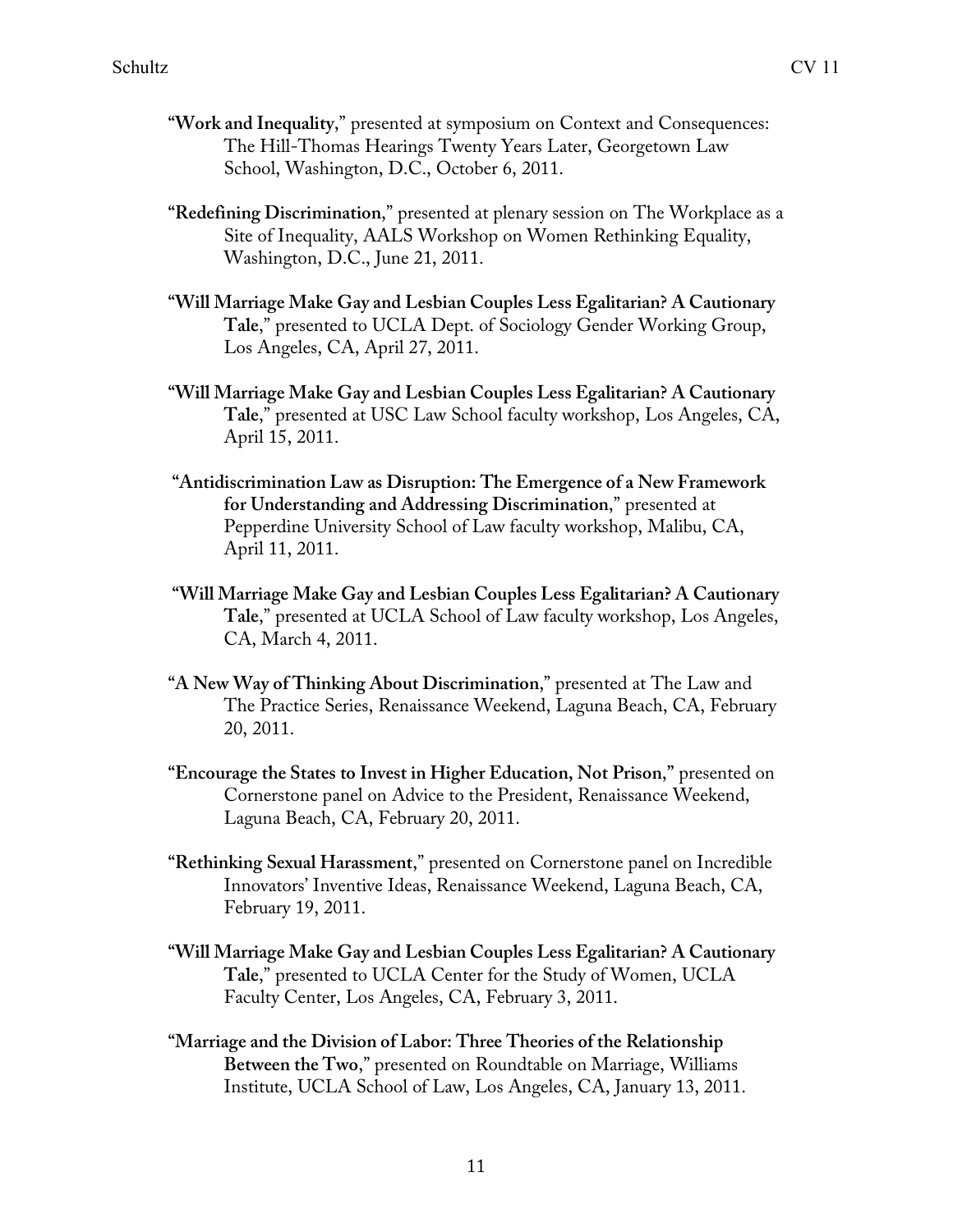- **"The Sanitized Workplace Revisited, 2009**," presented at a workshop on What the Law says about Domestic Violence, and Other Gender Issues, The School of Law and the Graduate School of Sciences Po, Paris, France, June 24, 2010.
- **"A Conceptual History of American Antidiscrimination Law**," presented at Jurisprudence – A Critical Journal symposium on Gender, a Legal Issue, University of Paris, Pantheon-Sorbonne, France, June 24, 2010.
- **"Feminism and Sexuality**," presented at Ce que le Droit dit des Violences Domestieques, et Autres Questions de Genre workshop, Sciences Po, Paris, France, June 21, 2010.
- **"Antidiscrimination Law as Disruption: The Emergence of a New Paradigm for Understanding and Addressing Discrimination**," presented at Chicago Kent Law School faculty workshop, Chicago, IL, April 20, 2010.
- **"Will Marriage Make Gays and Lesbian Couples Less Egalitarian? A Cautionary Tale**," presented at workshop on Regulation of Family, Sex, and Gender, University of Chicago Law School, Chicago, IL, April 20, 2010.
- **"Fair Housing 2010: Time to Act,"** keynote lecture presented to Miami Valley Fair Housing Center, Dayton, OH, April 8, 2010.
- **"Movie 'Out at Work' and Proposed EDNA legislation,"** discussion held with Professor William Eskridge, co-sponsored by Yale American Constitution Society (ACS) and Outlaws, Yale Law School, New Haven, CT, November 2, 2009.
- **"Feminism and Workplace Flexibility**," presented at Connecticut Law Review symposium on Redefining Work: Implications of the Four-Day Work Week, University of Connecticut Law School, Hartford, CT, October 30, 2009.
- **"Social Rights,"** panel comments presented at conference on The Constitution in 2020, Yale Law School, New Haven, CT, October 3-4, 2009.
- **"Changing the Paradigm**", panel comments presented at conference on The Changing Nature of Employment Discrimination, AALS Conference on Worklaw, Long Beach, CA, June 10, 2009.
- **"Antidiscrimination Law as Disruption: The Emergency of a New Paradigm for Understanding and Addressing Discrimination**," presented at faculty seminar, University of Iowa College of Law, Iowa City, IA, April 3, 2009.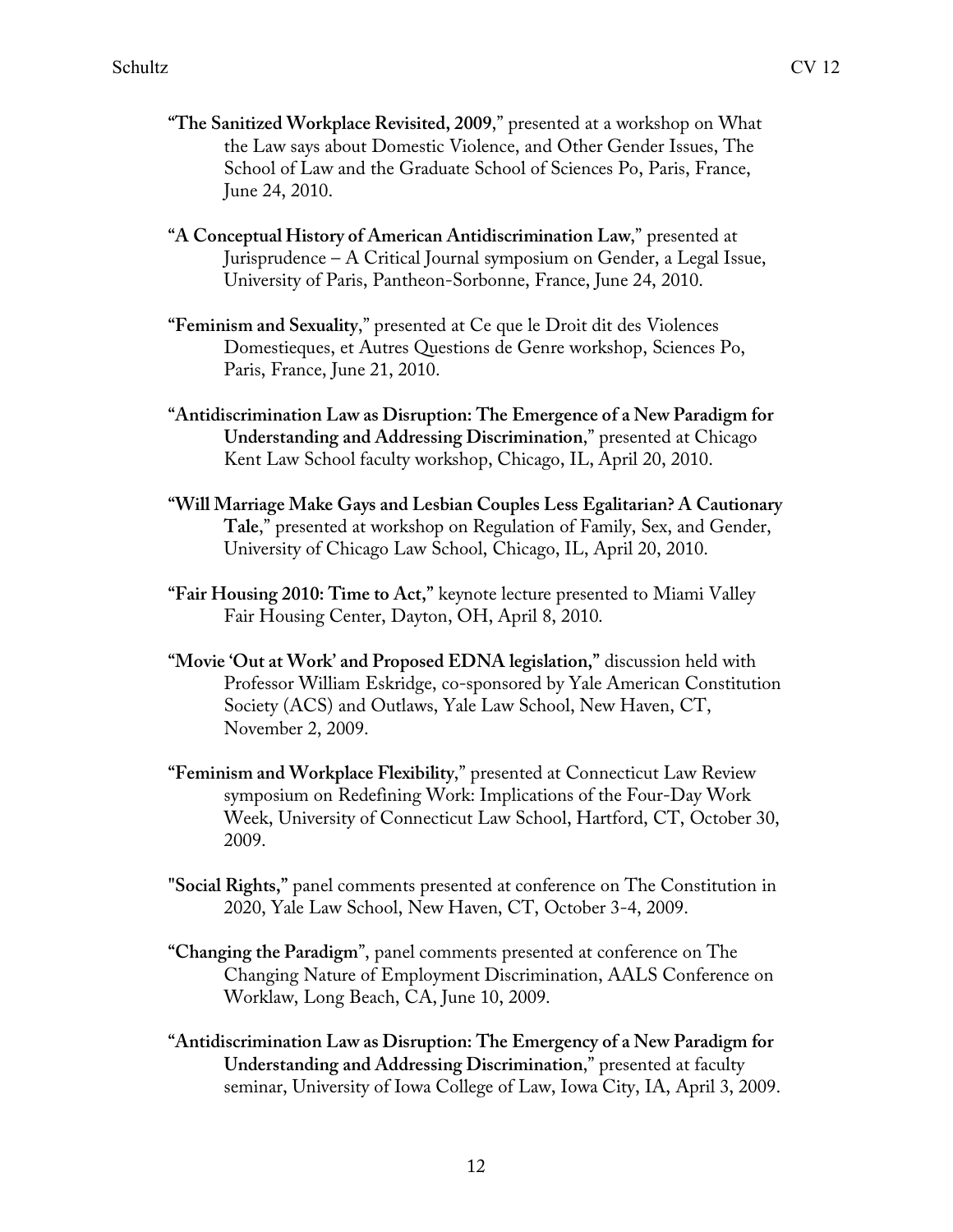- **"Defining the 'OptOut' Problem,"** panel moderated at conference on 'Opt Out' or Pushed Out: Are Women Choosing to Leave the Legal Profession?, Yale Law School, New Haven, CT, March 27, 2009.
- **"Does Marriage Lead to Inequality in Family Life?**," panel comments presented at conference on The Market, the Family, and Economic Power, at Gender & the Law Conference: Unintended Consequences, Unsettled Questions, Radcliffe Institute for Advanced Study, Harvard University, Cambridge, MA, March 13, 2009.
- **"Antidiscrimination Law as Disruption: The Emergency of a New Paradigm for Understanding and Addressing Discrimination**," presented at Sociology Department Colloquium, Yale University, New Haven, CT January 29, 2009.
- An Informal Student-Faculty Conversation with Vicki Schultz, American Constitution Society, UCLA Chapter, Los Angeles, CA, January 14, 2009.
- **"Beyond Civil Rights**," keynote lecture presented at University of Chicago Legal Forum Symposium on Civil Rights Law and the Low-Wage Worker, University of Chicago Law School, Chicago, IL, November 14, 2008.
- **"Expanding Coverage: How Complementary Legislation Can Supplement the PDA,"** moderated panel at conference on Respecting Expecting: The 30th Anniversary of the Pregnancy Discrimination Act Conference, Yale Law School, New Haven, CT, November 8, 2008.
- **"Antidiscrimination Law as Disruption: The Emergency of a New Paradigm for Understanding and Addressing Discrimination**," panel comments presented at conference on The Contours and Limits of Anti-Discrimination Law, Conference on Richard T. Ford's, THE RACE CARD: THINKING ABOUT CIVIL RIGHTS IN THE NEW MILLENNIUM, Stanford Law School, Stanford, CA, October 25, 2008.
- **"Employing Identity: Implications of Disruption Theory for Representing the Homeless**," presented at the Homeless Action Center, Social Justice Summer Brownbag Series, Berkeley, CA, July 8, 2008.
- **"Antidiscrimination Law as Disruption: The Emergence of a New Legal Paradigm for Understanding and Addressing Discrimination**," Fellows Lecture presented at Center for Advanced Study in the Behavioral Sciences, Palo Alto, CA, May 5, 2008.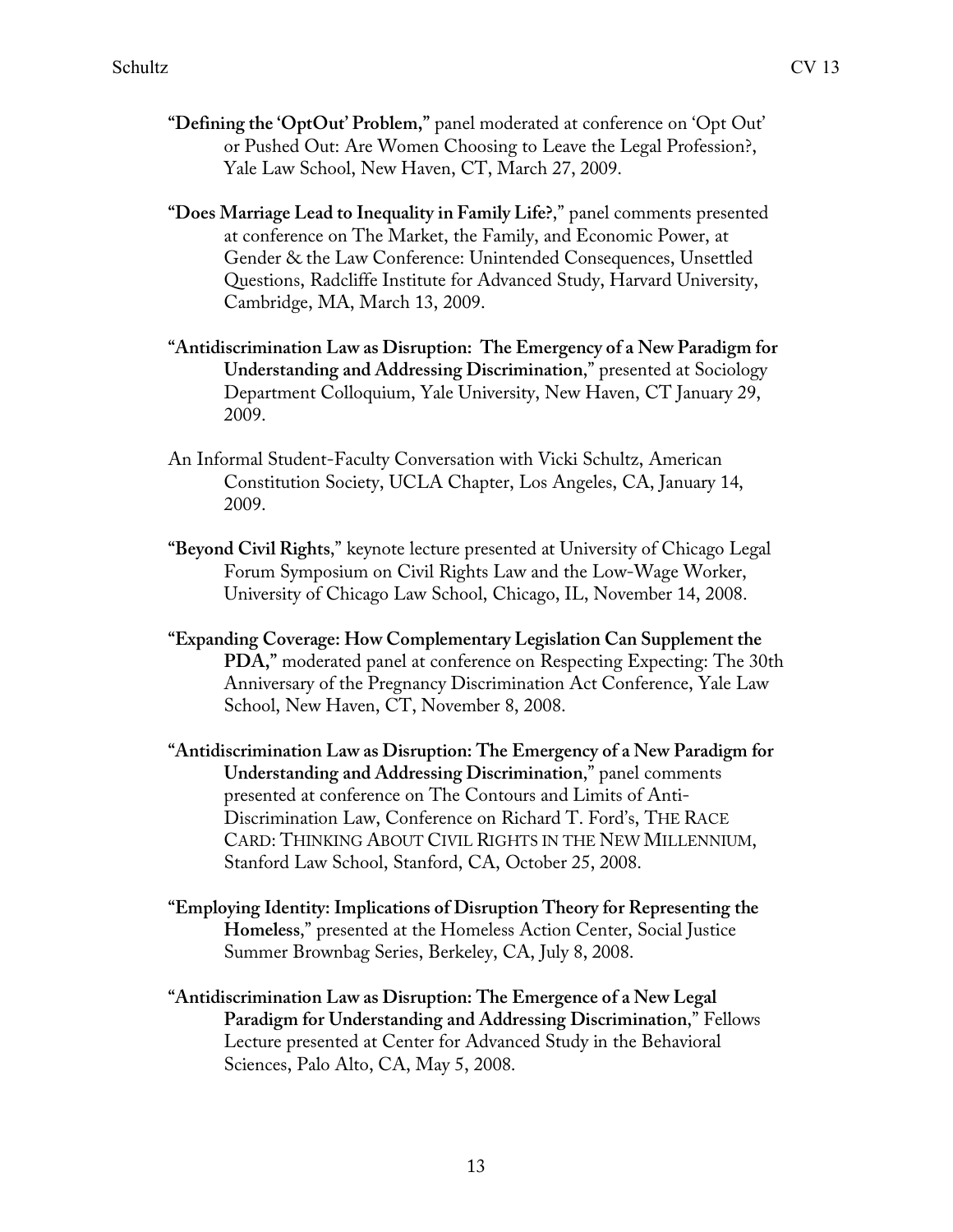- **"Antidiscrimination Law as Disruption**," presented at faculty workshop, UCLA Law School, Los Angeles, CA, April 11, 2008.
- **"Feminism of the Future: The Implications of the New Legal Paradigm Called Disruption Theory for Feminism and Gender Theory**," presented at Working from the World Up: Equality's Future, A New Legal Realism Conference Celebrating the 25<sup>th</sup> Anniversary of the Feminism and Legal Theory Project, University of Wisconsin Law School, Madison, WI, March 14, 2008.
- **"Reclaiming Sexual Harassment Law: Where the Courts and Companies Have Gone Wrong and What We Can Do About It**," Public Lecture presented at Center for Advanced Study in the Behavioral Sciences, Palo Alto, CA, March 4, 2008.
- **"Will Marriage Make Gays and Lesbians Less Egalitarian? A Cautionary Tale**," presented to Yale Law School alumni group, San Francisco, CA, January 31, 2008.
- **"Antidiscrimination Law as Disruption**," presented at Boalt Hall Law School and the Center for the Study of Law and Society, University of California at Berkeley, Berkeley, CA, November 19, 2007.
- **"What the Department of Justice, Civil Rights Division Enforcement Should Look Like over the Next Twenty Years**," presented at Commemoration of the 50th Anniversary of the Civil Rights Division, U.S. Department of Justice, conference on Law Enforcement Role of the Civil Rights Division, Past & Future, panel on Looking to the Future of Federal Civil Rights Enforcement, Georgetown Law School, Washington, D.C., September 29, 2007.
- **"Antidiscrimination Law as Disruption: The Emergency of a New Paradigm for Understanding and Addressing Discrimination**," presented at Washington College of Law, American University, Washington, D.C., September 28, 2007.
- **"My Research Agenda,"** presented at the Center for Advanced Study in the Behavioral Sciences, Palo Alto, CA, September 14, 2007.
- **"Gender,"** panel comments presented at Inaugural Conference: Generating Social Inequalities, Center for Research on Inequalities and the Life Course, Yale Law School, New Haven, CT, May 5, 2007.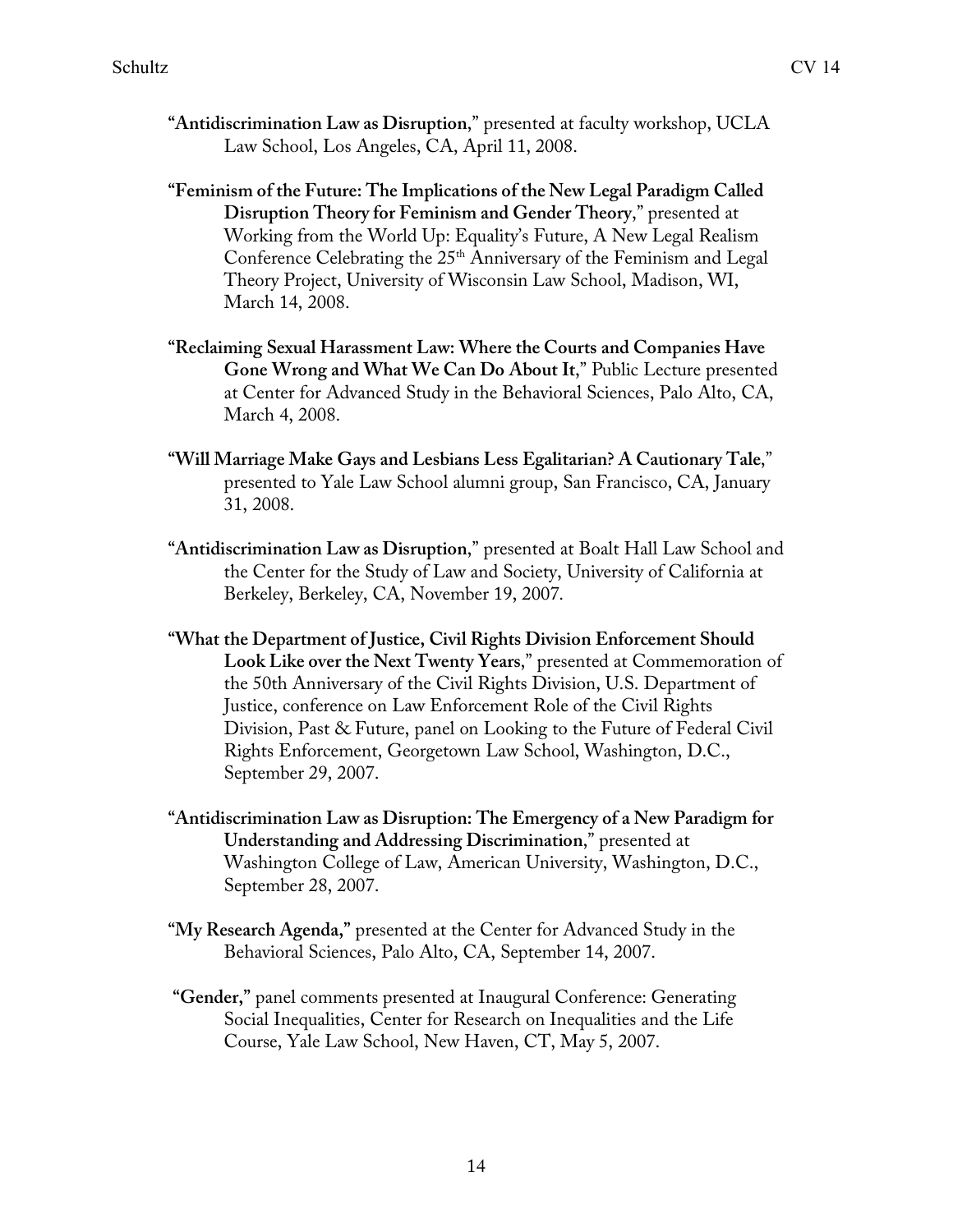- **"Will Marriage Make Gay and Lesbian Couples Less Egalitarian?,"** presented at the University of Nevada, Las Vegas, William S. Boyd School of Law, Las Vegas, NV, April 23, 2007.
- **"A Theory of Antidiscrimination Law as Disruption: How the Law Can Target Stereotyping and Transcend Group Boundaries**," presented at the UCLA Law School and School of Industrial Relations, Los Angeles, CA, April 19, 2007.
- **"Will Marriage Make Gay and Lesbian Couples Less Egalitarian? Some Cautionary Notes**," presented to the Comparative Research Workshop, Yale University, New Haven, CT, April 11, 2007.
- **"Notes from a Post-Feminist World**," comments presented on panel on Is Legal Academia a Gendered Environment?, at Legally Female: What Does It Mean to be Ms. JD?, conference at Yale Law School, New Haven, CT, March 31, 2007.
- **"Will Marriage Make Gay and Lesbian Couples Less Egalitarian?"** presented at faculty workshop, University of San Diego Law School, San Diego, CA, March 6, 2007.
- **"Gender in the Law School Classroom**," panel comments presented at Legally Female: What Does it Mean to Be Ms. JD?, Yale Law School, New Haven, CT, November 9, 2006.
- **"Work and Citizenship,"** presented as guest speaker to the American Constitution Society Reading Group, Yale Law School, New Haven, CT, November 6, 2006.
- **"The Sanitized Workplace,"** presented to the Social Science Perspectives on Employment Discrimination in Organizations group, Palo Alto, California, November 4, 2006.
- **"Toward a New Model for Antidiscrimination Law**," presented on panel on Workplace Discrimination, conference on Gender and Labor: What's Working?, University of Texas Law School, Austin, Texas, October 20, 2006.
- **"Cycles of Work,"** presented on panel moderated at Yale Law School Alumni Weekend, October 14, 2006.
- **"The Present and Future of Legal Education: Comparative Perspectives,"** chaired panel at International Conference on Access to Justice: Policy and Institutions, New Delhi, India, August 13, 2006.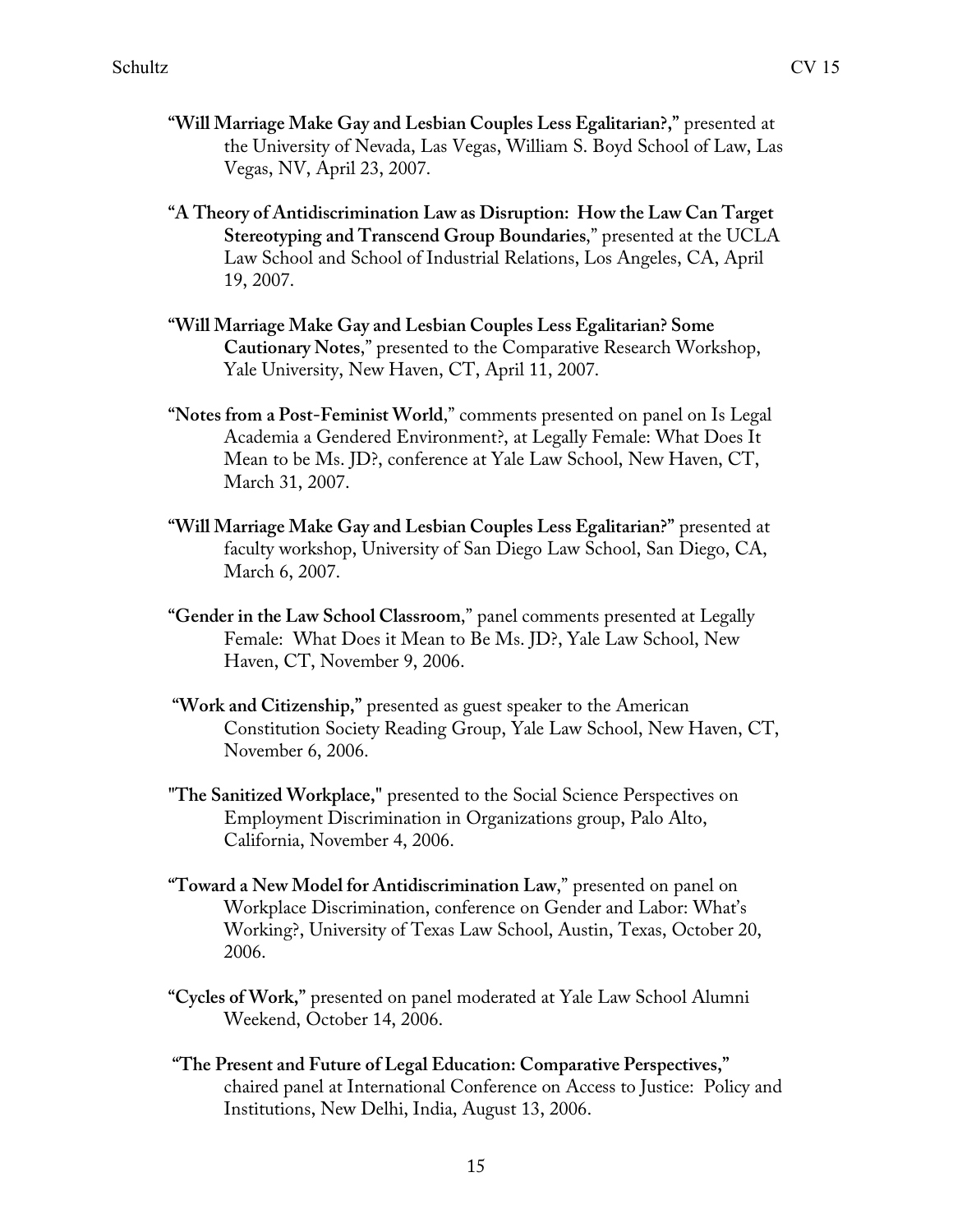- **"Comments on Maia Goodell's 'Physical Strength Rationales for Exclusion of Women from Military Combat Positions,'"** presented at Yale Law Women Works-in-Progress Series, Yale Law School, New Haven, CT, April 28, 2006.
- **"Assessing Mediation in Sri Lanka**," panel on Alternative Dispute Resolution, session on Formal and Informal dispute Resolution Systems, International Conference on Access to Justice: Policy and Institutions, New Delhi, India, August 12, 2006.
- **"The Need for a Reduced Workweek**," presented at Workplace Theory & Policy Workshop, Yale Law School, New Haven, CT, April 20, 2006.
- **"Things Are Not Always What They Seem: Toward a Sociological Understanding of the Law**," presented to the Yale Club of Cleveland, Cleveland, Ohio, April 7, 2006.
- **"Sexuality and Gender in the Workplace: Making Sense of Sexual Harassment Law**," Duvin Cahn Distinguished Lecture in Labor and Employment Law presented at Cleveland State Law School, Cleveland, Ohio, April 6, 2006.
- Guest Lecture, presented to course on Putting People into Organizations, Yale School of Management, New Haven, CT, March 27, 2006.
- **"Composing a Personal/Public Life**," presented to Yale Law Women, Yale Law School, New Haven, CT, March 1, 2006.
- **"Sexuality and the Law**," presented to Linkages Program students, Yale Law School, New Haven, CT, February 16, 2006.
- **"Understanding Sexual Harassment**," The Ruth Bader Ginsburg Lecture presented at Thomas Jefferson Law School, San Diego, CA, February 10, 2006.
- **"Prostitution,"** panel comments presented at Sex for Sale conference, Yale Law School, New Haven, CT, February 4, 2006.
- **"Sex in the Workplace**," presented to Innovations in Private Law and Legal Scholarship seminar, University of North Carolina Law School, Chapel Hill, North Carolina, October 17, 2005.
- **"The Sanitized Workplace**," presented at special symposium panel, Doing the Taboo: Discussing Sexuality at Work, American Management Association annual meeting, Honolulu, Hawaii, August 7, 2005.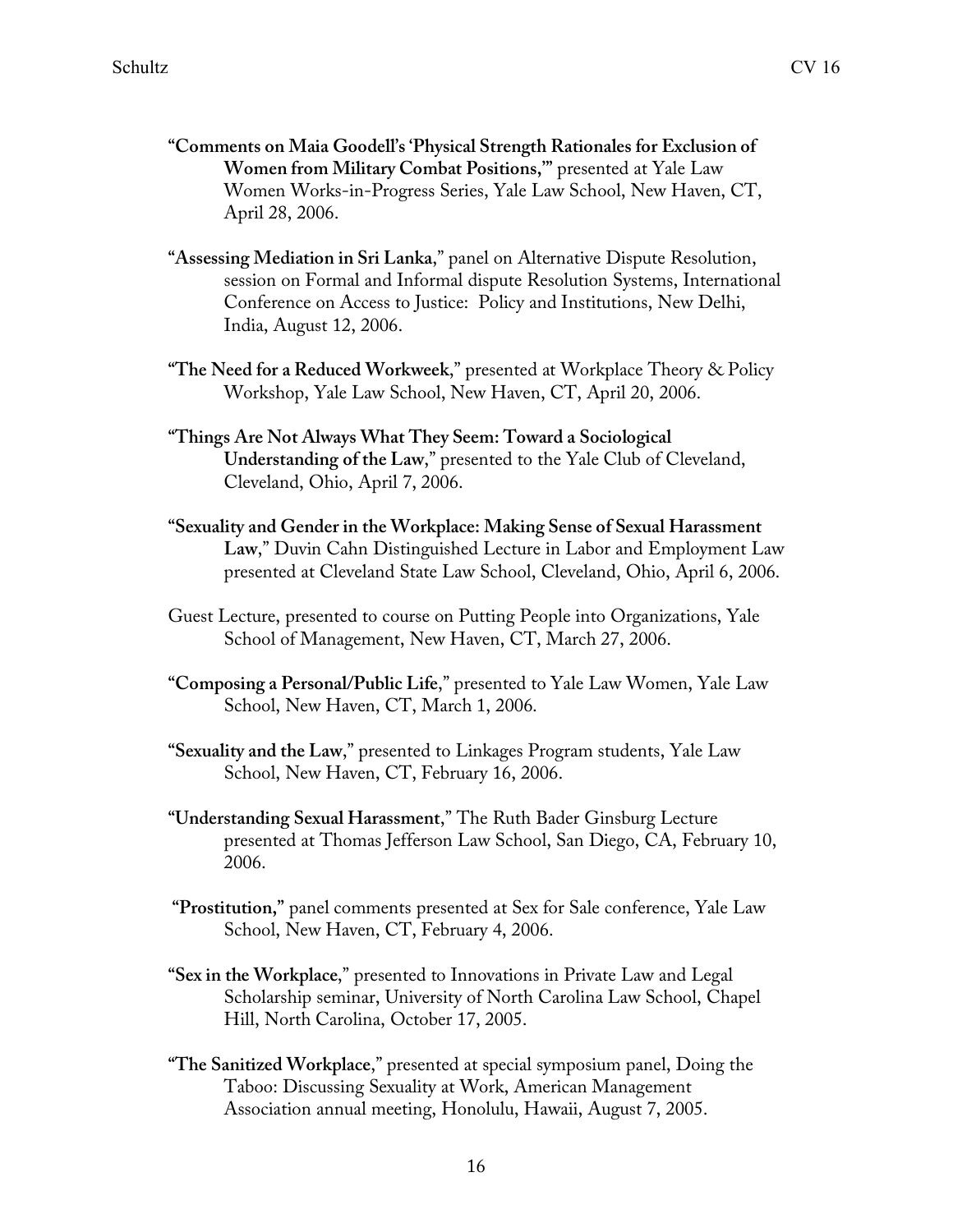- **"What's the Matter with Wal-Mart? Resisting Sex Discrimination, Unfair Labor Practices and International Human Rights Abuses by the World's Largest Corporation,"** commentary presented at Yale Law School, New Haven, CT, April 27, 2005.
- **"Sex and Work**," presented at faculty workshop, Roger Williams School of Law, Roger Williams University, Bristol, Rhode Island, April 15, 2005.
- **"An Agenda for Research in Employment Discrimination Law**," presented at Social Scientific Perspectives on Employment Discrimination within Organizations, Center for Advanced Study of the Behavioral Sciences, Palo Alto, CA, March 25-26, 2005.
- **"A Sociological Understanding of Law**," presented at Linkages Program, Yale Law School, New Haven, CT, February 8, 2005.
- **"Sexual Harassment Law: Lessons from the United States**," presented at the University of the West Indies, Bridgetown, Barbados, November 25, 2004.
- **"The Case for a Reduced Workweek in the United States**," presented at Workshop on Precarious Work, Women, and the New Economy: The Challenge to Legal Norms, International Institute for Law and Sociology, Oñati, Spain, July 2, 2004.
- **"Why Feminists Should Support a Reduced Workweek**," presented on panel on Civil Rights in the Workplace, Law and Society Association Annual Meeting, Chicago, IL, May 28, 2004.
- **"Family Decision-making and Discrimination Avoidance**," presented on panel on Re-imagining Academic Work and Family, Yale University, New Haven, CT, April 1, 2004.
- **"Looking for Sex Harassment Law: Law and Culture in a Contemporary Context**," plenary lecture presented at Law, Culture, and the Humanities Annual Conference, University of Connecticut Law School, Hartford, CT, March 13, 2004.
- **"The Sanitized Workplace**," presented at legal theory workshop, University of Miami Law School, Coral Gables, FL, February 27, 2004.
- **"Global Perspectives on Workplace Harassment,"** led and commented on panel, Section on Labor Relations and Employment Law, Association of American Law Schools annual meeting, Atlanta, GA, January 5, 2004.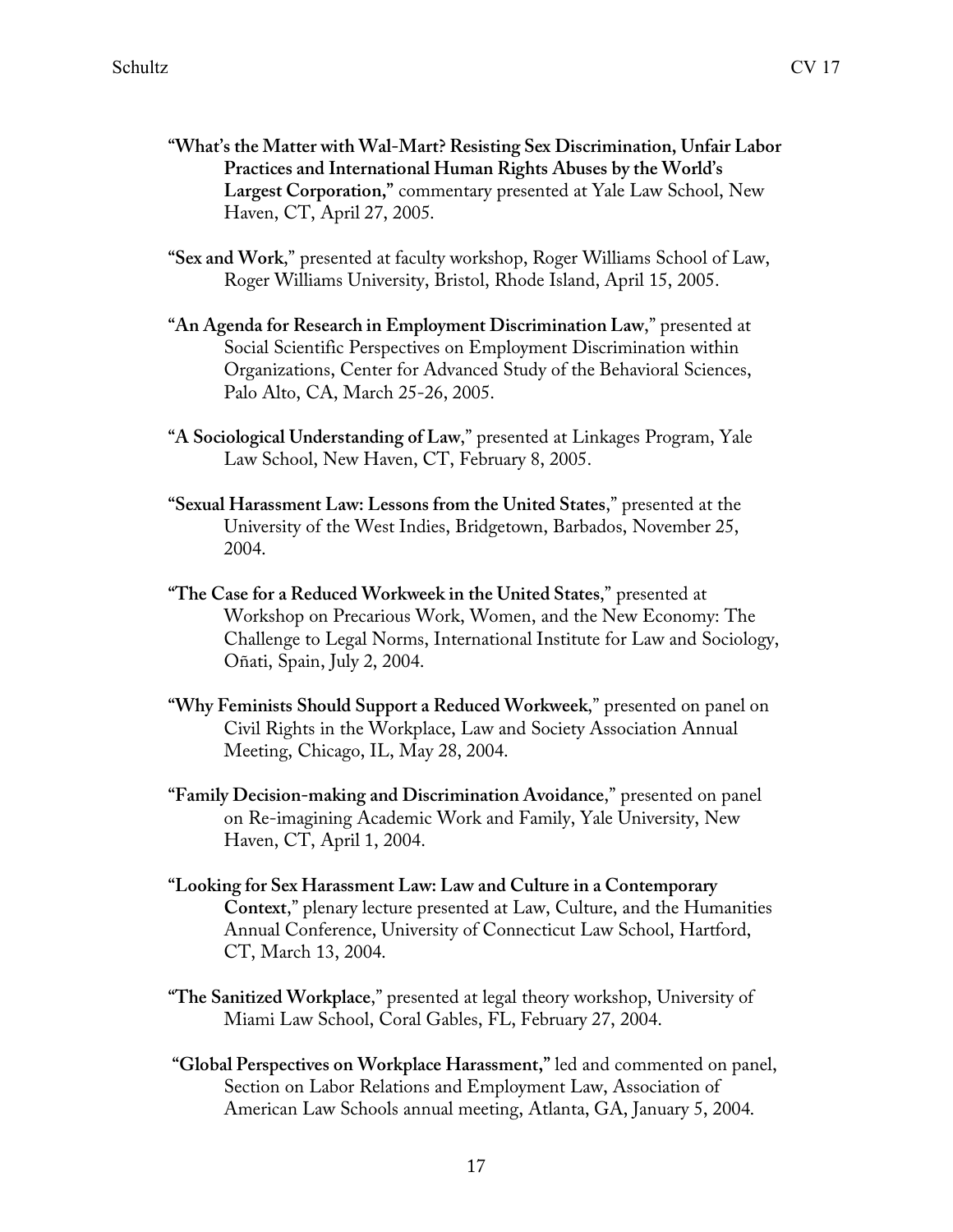- **"Comments on Barbara Reskin,"** presented at plenary on The Discrimination System: Race, Social Structures, and Social Policy, Association of American Law Schools annual meeting, Atlanta, GA, January 4, 2004.
- **"Changes in Employment Discrimination Law**," presented on panel on New Forms of Employment Discrimination, conference on Change at Work: Implications for Labor Law, Cornell Law School, Ithaca, New York, October 25, 2003.
- **"The Sanitized Workplace**," presented at Law and Society Association Annual Meeting, Pittsburg, PA, June 4, 2003.
- **"Law and Sexuality**," presented at faculty seminar, Scripps College, Los Angeles, CA, April 18, 2003.
- **"Beyond the Sanitized Workplace: A New Vision of Feminism, Sexuality, and Gender Equality**," presented at Voices of Public Intellectuals Series, Radcliffe Institute for Advanced Study, Harvard University, Cambridge, MA, February 20, 2003.
- **"The Sanitized Workplace**," presented on panel on Sexual Harassment, Subversive Legacies/Constructing the Future conference, University of Texas Law School, Austin, TX, November 22, 2002.
- **"From** *Frontiero* **to** *Oncale*," presented on Opening Roundtable, Subversive Legacies / Constructing the Future conference, University of Texas Law School, Austin, TX, November 21, 2002.
- "**The Sanitized Workplace**," presented at Center for Organizational Behavior, Harvard Business School, Cambridge, MA, November 8, 2002.
- **"Life's Work**," presented to Public Interest Reading Group, Yale Law School, New Haven, CT, October 15, 2002.
- **"Working/Womanhood**," presented on panel on Work/Family Conflict, Annual Meeting of the Law and Society Association, Vancouver, Canada, June 1, 2002.
- **"Things Are Not What They Seem: Below the Surface of Sexual Harassment Law**," presented at Faculty Tea, Yale Law School, New Haven, CT, April 25, 2002.
- **"The Sanitized Workplace**," presented at University of Toronto Law School, Toronto, Canada, April 6, 2002.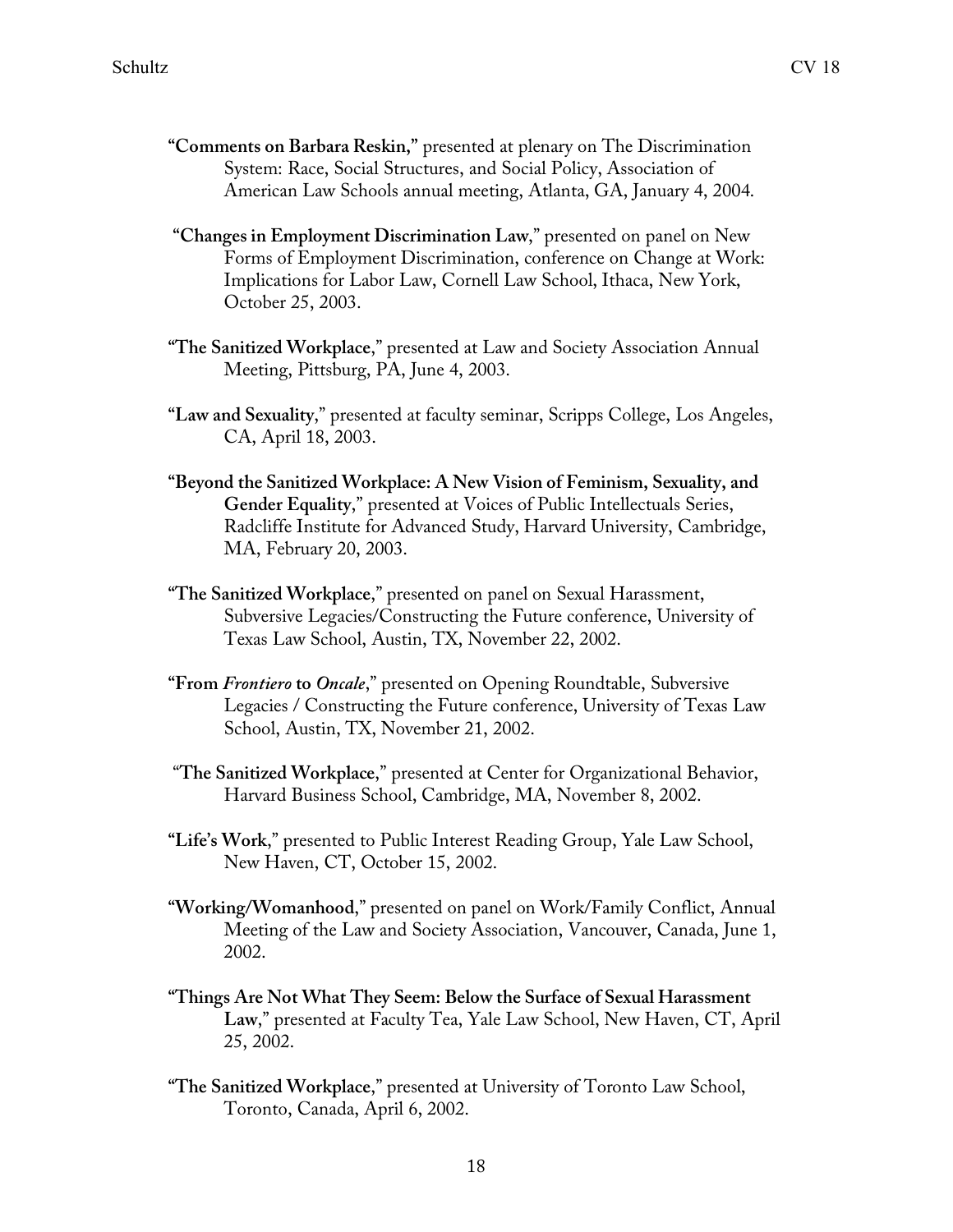- **"The Sanitized Workplace**," presented at Yale Law School faculty workshop, New Haven, CT, April 1, 2002.
- **"The Sanitized Workplace**," presented at Workshop Jointly Sponsored by University of Southern California Law School and the Center for Law, Culture, and the Humanities, Los Angeles, CA, March 26, 2002.
- **"Things Are Not What They Seem: How a Law-and-Society Approach Deepens a Feminist Understanding of the Law**," presented at Center for Feminist Research, University of Southern California, Los Angeles, CA, March 25, 2002.
- Commentary, presented on Roundtable, Yale Law Women Coffee Connection, New Haven, CT, March 7, 2002.
- **"A Little Corner of Heaven: Life in the Civil Rights Division**," presented to Civil Rights Action Group, Yale Law School, New Haven, CT, March 5, 2002.
- **"Race and Hostile Work Environments**," presented on panel on Labor and Employment in the Academy: A Critical Look at the Ivory Tower, a joint program of Section on Labor Relations and Employment Law and the Section on Minority Groups, Association of American Law Schools annual meeting, New Orleans, LA, January 3, 2002.
- **"The Sanitized Workplace**," presented at faculty workshop, Harvard Law School Cambridge, MA, December 14, 2001.
- **"The 'Law' in 'Sexual Harassment Law**,'" presented on Roundtable on Sexual Harassment, with Janet Halley and Duncan Kennedy, Harvard Law School, Cambridge, MA, September 27, 2001.
- **"What's Sex Got to Do With It? Sexual Harassment in Law and Culture**," presented at Bunting Colloquium, Radcliffe Institute for Advanced Study, Harvard University, Cambridge, MA, May 16, 2001.
- **"Life's Work**," presented at faculty workshop, Cornell Law School, Ithaca, NY, April 27, 2001.
- **"The Problem That Still Has No Name**," presented on panel on Inventing Rights: Yale Law School and the Law of Sexual Harassment, Yale Tercentennial Celebration, Alumni Leadership Convocation – 300 Years of Creativity and Discovery, Yale Law School, New Haven, CT, April 21, 2001.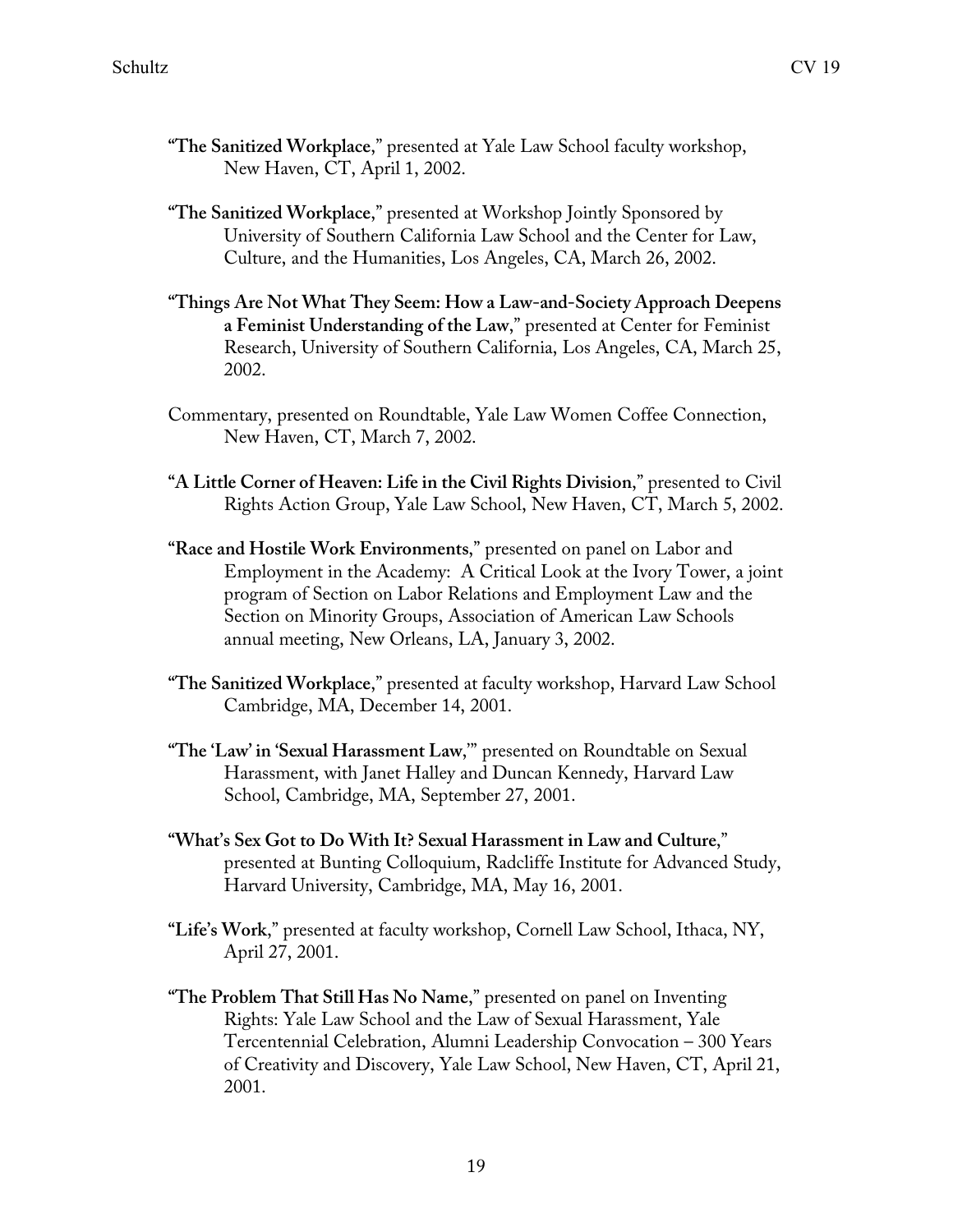- **"Harassment**," presented on panel on Sexual Harassment, Transgressing Borders: Women's Bodies, Identities, and Families conference, New England School of Law, Boston, MA, March 31, 2001.
- Guest Lecture, presented at Kennedy School of Government, Course on Gender, Movement Politics and Public Policy, Harvard University, Cambridge, MA, March 23, 2001.
- **"The Future of Women and Social Policy,"** commented on roundtable, Bunting Fellowship Program, Radcliffe Institute for Advanced Study, Harvard University, Cambridge, MA, March 13, 2001.
- **"Life's Work**," presented to Seminar on Distributive Justice, Stanford Law School, Stanford, CA, March 6, 2001.
- **"Sex and Work**," Distinguished Lecture presented at Golden Gate University Law School, San Francisco, CA, March 5, 2001.
- **"Reexamining Sexual Harassment**," First Lecture in a Series on Sex and the Law presented to Ethics Project, Lafayette College, Easton, PA, February 8, 2001.
- **"Sexual Harassment in the Workplace: What's Sex Got to Do With It?**," First Lecture in the Gender and Justice Series presented to Dartmouth College, Hanover, NH, January 26, 2001.
- Presentation, Bunting Fellowship, Board of Advisors, Radcliffe Institute for Advanced Study, Harvard University, Cambridge, MA, October 12, 2000.
- **"Re-Examining Sexual Harassment,"** chaired panel at Law & Society Association Annual meeting, Miami, FL, May 27, 2000.
- **"Life's Work**," presented on Re-imagining Work Panel, Women, Justice and Authority conference, Yale Law School, New Haven, CT, April 30, 2000.
- **"Sexual Harassment: What's Sex Got to Do with It?**," presented as Invited Speaker to Special Session organized by Committee on Law and Philosophy and the Committee on the Status of Women, American Philosophical Association annual meeting, Albuquerque, NM, April 8, 2000.
- **"Harassment Law in the 21st Century**," presented on Fighting Gender and Sexual Orientation Harassment panel, CRCL at 35: Constitutional Lawyering in the 21st Century conference, Harvard Civil Rights-Civil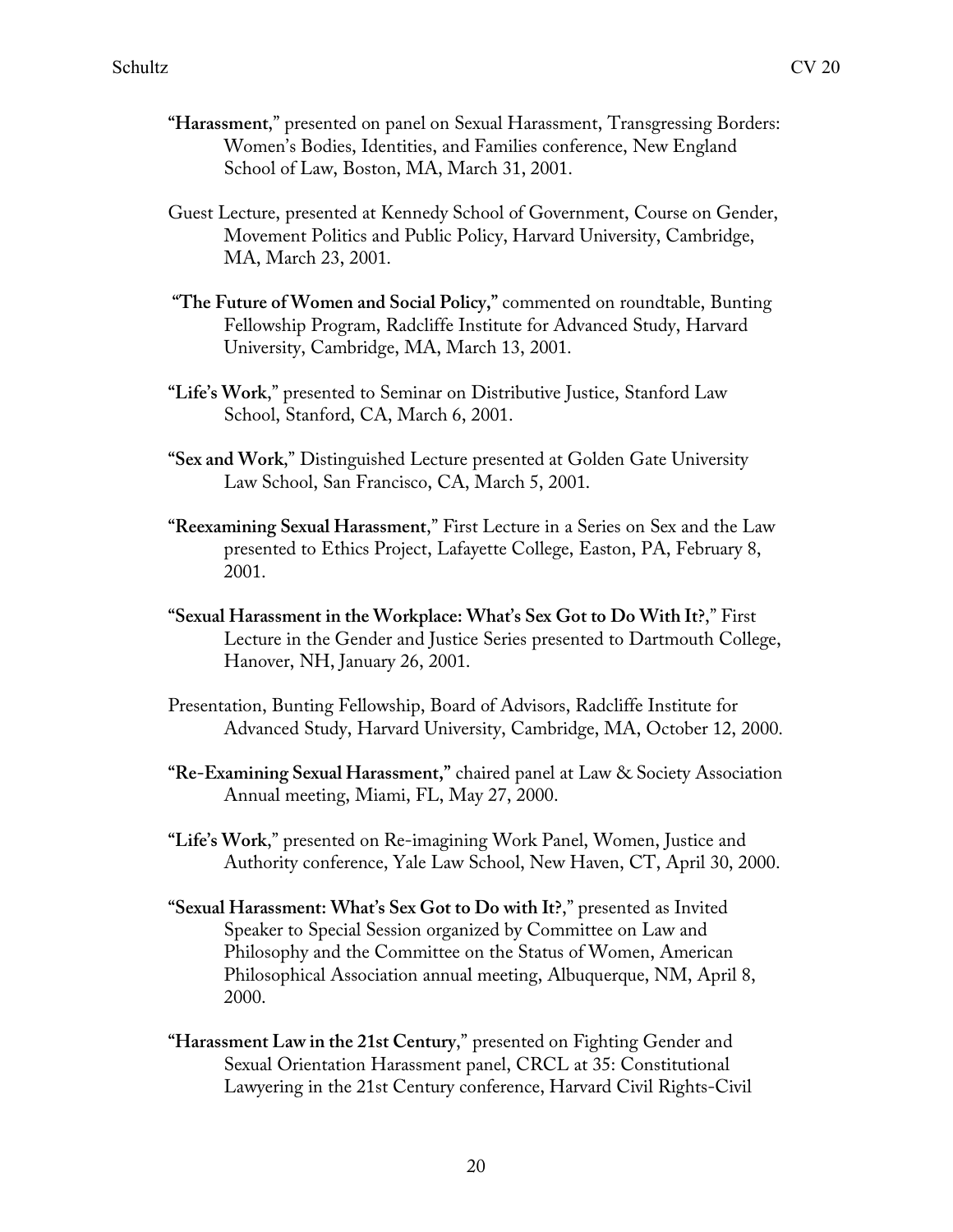Liberties Law Review, Harvard Law School, Cambridge, MA, March 4, 2000.

**"Feminism, Work and the Law**," presented on roundtable, Women's Studies Program, Vanderbilt University, Nashville, TN, January 27, 2000.

**"Harassment Law and Free Expression**," Florrie Wilkes Sanders Lecture presented at Vanderbilt Law School, Nashville, TN, January 26, 2000.

**"How Reconceptualizing Sexual Harassment Also Helps Us Think About Religious Harassment**," presented on panel on Law and Religion, Association of American Law Schools annual meeing, Washington, D.C., January 6, 2000.

- "**Structuralist Approaches to Empowerment**," presented at Amherst College, Crafting a Society of Free Speakers program, Amherst, MA, December 6, 1999.
- **"Life's Work**," Keck Lecture presented to Department of Law, Jurisprudence and Social Thought, Amherst College, Amherst, MA, April 29, 1999.
- **"Reconceptualizing Sexual Harassment**," presented at Whitney Humanities Center Fellows luncheon, Yale University, New Haven, CT, April 23, 1999.
- **"Valuing Workers: Low-Wage Workers, Workfare, and Legal Strategies for Change,"** presented on opening panel, 1999 Arthur Liman Colloquium, Yale Law School, New Haven, CT, March 5, 1999.
- **"Sex Harassment as a Public Health Issue**," presented at School of Public Health, Yale University, New Haven, CT, February 15, 1999.
- **"Regulating Sexual Harassment: The Convergence of Feminism and Fordism in Organizations**," presented at Center for Culture, Organizations, and Politics, Institute for Industrial Relations, University of California-Berkeley, Berkeley, CA, February 5, 1999.
- **"Reconceptualizing Sexual Harassment**," presented at Center for the Study of Law & Society, Boalt Hall Law School, Berkeley, CA, February 4, 1999.
- **"Reconceptualizing Sexual Harassment**," presented at Trinity College, Hartford, CT, January 26, 1999.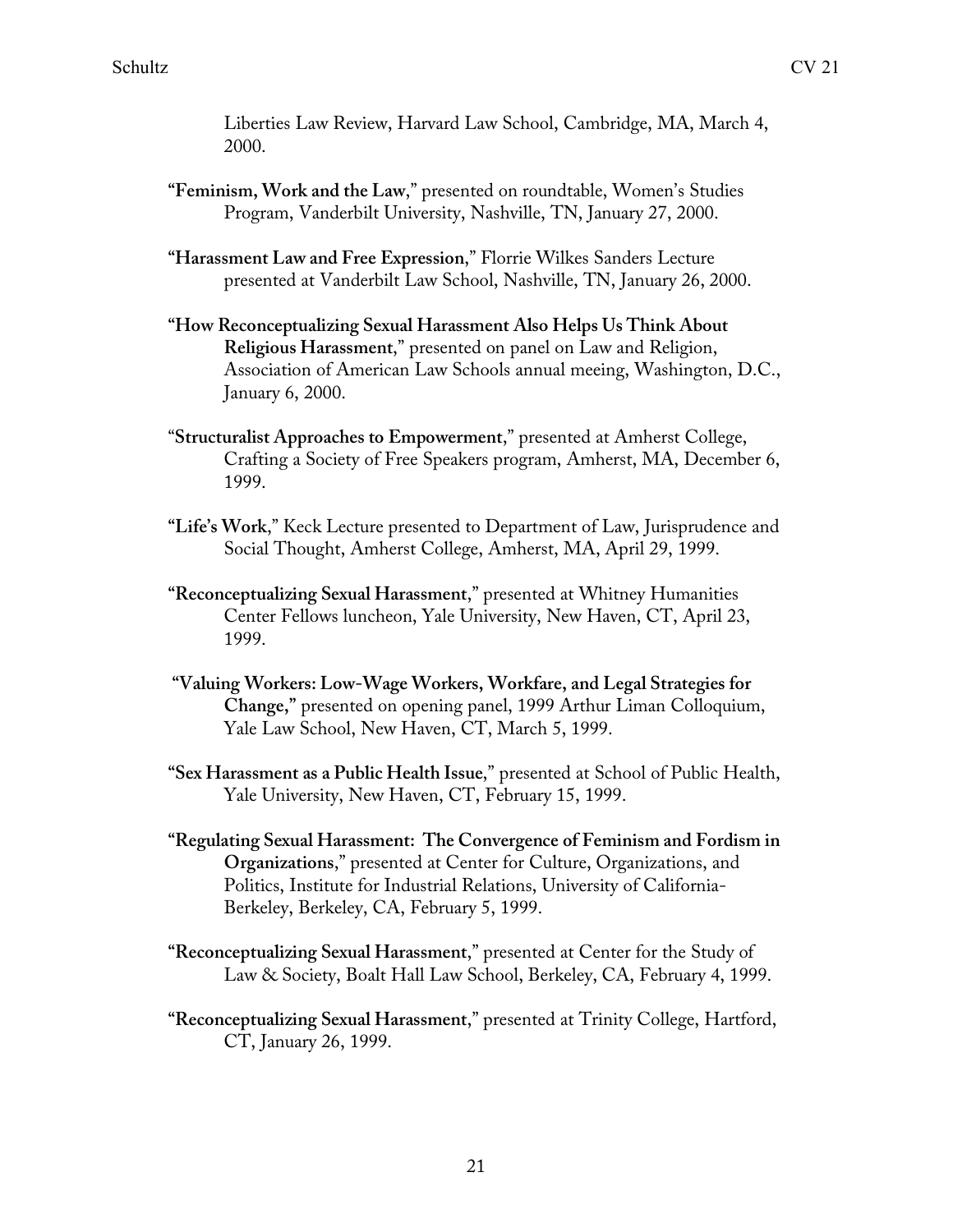- **"Sex Harassment and Discrimination in the Workplace**," presented at workshop on Work, Workers, and the Law, Association of American Law Schools annual meeting, New Orleans, LA, January 7, 1999.
- **"Sex is the Least of It**," presented to New York Society of Women in Philosophy, Hunter College, New York, NY, November 20, 1998.
- **"Reconceptualizing Sexual Harassment**," The Barbara Aronstein Black Lecture on Women and Law presented at Columbia Law School, New York, NY, November 19, 1998.
- **"Sex, Women and the Law: A Conversation About Sexual Harassment,"** participated in panel discussion sponsored by WOWPAC, Long Wharf Theater, New Haven, CT, November 9, 1998.
- **"Women in Law Teaching,"** participated in meeting sponsored by the Women of Color Collective, Yale Law School, New Haven, CT, November, 1998.
- **"Sexual Harassment,"** presented at Global Constitutionalism Seminar, Yale Law School, New Haven, CT, September 26, 1998.
- **"Sex Harassment in the Workplace**," presented at Grand Rounds, Yale Medical School, New Haven, CT, June 19, 1998.
- **"Sexual Harassment in the Workplace**," presented on panel on The Substantive Law of Sexual Harassment at the Cutting Edge, New York University's 51st Annual Conference on Labor, New York University Law School, New York, NY, May 28, 1998.
- **"The Media and Sexual Harassment**," presented on panel on Sexual Harassment in the Wake of Jones v. Clinton, Yale Law School, New Haven, CT, April 28, 1998.
- "**Reconceptualizing Sexual Harassment**," presented to Working Group on Law, Culture and the Humanities, panel on Sex and Sexual Violation in Law and Literature, Washington, D.C., March 28, 1998.
- **"Trends in Sexual Harassment Law**," presented on panel on Sexual Harassment/Glass Ceiling Law, Federal Judicial Center Institute for Judges, New York University Law School, New York, NY, March 19, 1998.
- **"Reconceptualizing Sexual Harassment**," presented to American Studies program, Princeton University, Princeton, NJ, February 27, 1998.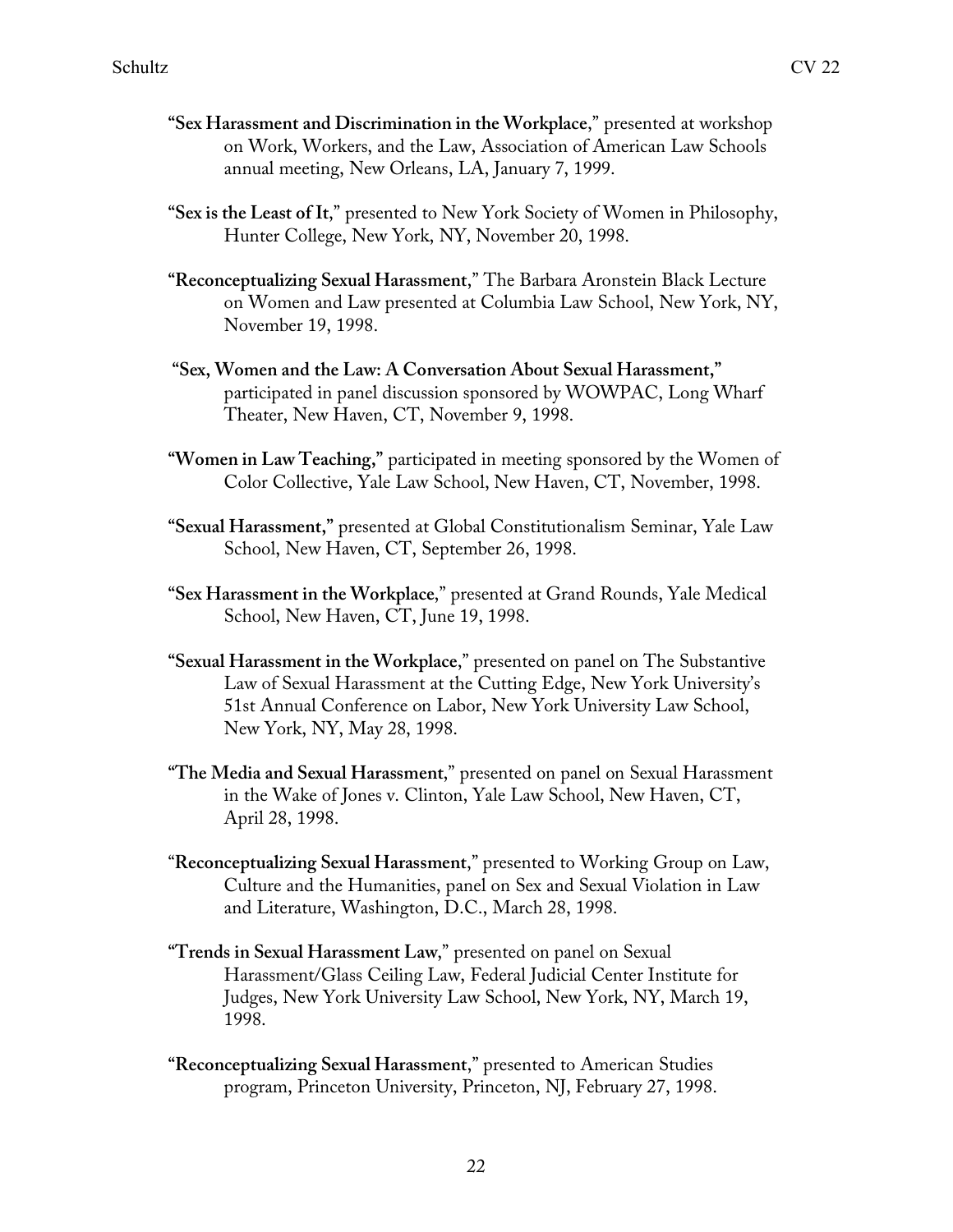- **"Sex in the Workplace**," presented at Rethinking the Workplace in the 21st Century, sponsored by the University of Pennsylvania Journal of Labor and Employment Law, University of Pennsylvania Law School, Philadelphia, PA, January 30, 1998.
- **"Reconceptualizing Sexual Harassment**," presented at legal theory workshop, University of Pennsylvania Law School, Philadelphia, PA, December 1, 1997.
- **"Re-envisioning Discrimination,"** moderated panel at Critical Race Theory conference, Yale Law School, New Haven, CT, November 14, 1997.
- **"Reconceptualizing Sexual Harassment**," presented at faculty workshop, Yale Law School, New Haven, CT, October 13, 1997.
- **"Reconceptualizing Harassment Law**," presented to Connecticut Employment Lawyers' Association, New Haven, CT, April 23, 1997.
- **"Reconceptualizing Harassment Law**," presented at Clason Speaker Series, Western New England College of Law, Springfield, MA, April 7, 1997.
- **"The Place of Work in Feminist Theory**," presented to visitors from East Germany as part of a program on feminist theory, Yale Law School, New Haven, CT, February 21, 1997.
- **"Empirical Work, Interpretation, and Employment Discrimination Law**," presented on Conference, Law and Social Sciences section panel, Association of American Law Schools Annual, Washington, D.C., January 7, 1997.
- **"Reconceptualizing Harassment Law**," presented on panel on labor, Challenging Boundaries Conference, Yale Law School, New Haven, CT, November 9, 1996.
- **"The Role of History in Affirmative Action Law**," presented at symposium on Affirmative Action Talk, Whitney Humanities Center, Yale University, New Haven, CT, October 15, 1996.
- **"The Dynamics of Sexual Harassment**," presented at symposium on Women, Sexuality and Violence: Re-Visioning Public Policy, Annenberg Public Policy Center, University of Pennsylvania, Philadelphia, PA, March 1995.
- **"Voluntarist Explanations for Job Segregation in Employment Discrimination Law**," presented at Haverford College, Philadelphia, PA, March 1994.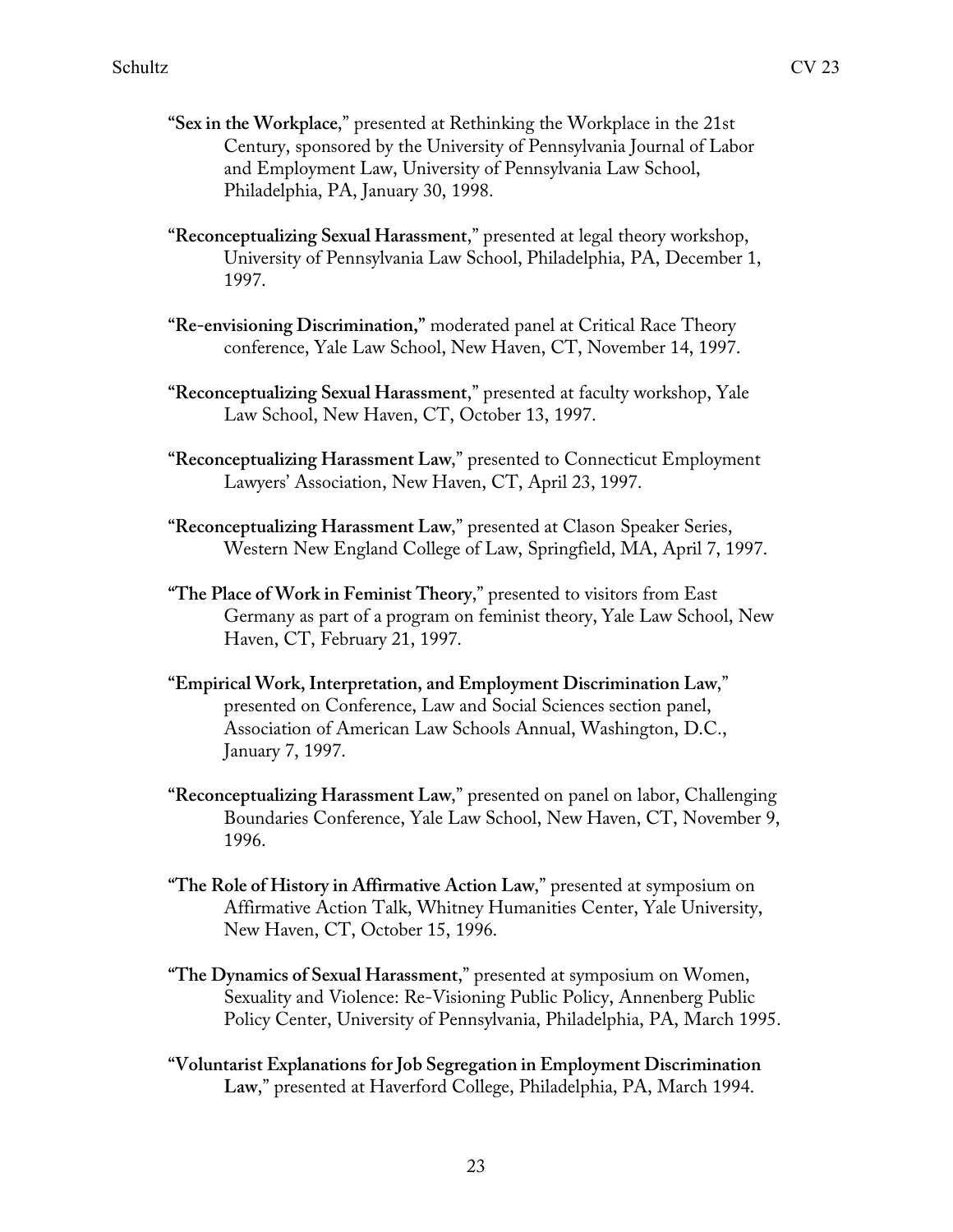- **"Reinventing Gender**," presented on panel on Legal Perspectives on the Body: Sex Discrimination and Body Image, Body Awareness Week, Yale University, New Haven, CT, February 1994.
- Participant, Conference on New Theoretical Perspectives on Dispute Resolution, Stanford Center of Conflict and Negotiation, Stanford University, Palo Alto, CA, February 19-20, 1993.
- **"Race, Gender, Work, and Choice: An Empirical Study of the Lack of Interest Defense in Title VII Cases Challenging Job Segregation**," presented at the Yale Law School, New Haven, CT, November 30, 1992.
- **"Recent Legal Developments Affecting Women in the Trades**," presented at the Midwest Regional conference of Women in the Trades, Madison, WI, June, 1991.
- **"Affirmative Action: A Legal, Philosophical and Pragmatic Perspective**," the Center for Public Representation, Madison, WI, May 1991.
- **"Sex Segregation at Work**," presented to the Women's Law Students Association, University of Wisconsin Law School, Madison, WI, March 1991.
- **"Telling Stories About Women and Work**," presented at Indiana University School of Law, Bloomington, IN, November 1990.
- **"Telling Stories About Women and Work**," presented at the American Bar Foundation and Northwestern Law School, Chicago, Illinois, August 1990.
- **"Telling Stories About Women and Work**," presented at the 26th Annual Meeting of the Law & Society Association, Berkeley, CA, June 1990.
- **"The Construction of Gender in the Workplace**," presented at the 25th Annual Meeting of the Law & Society Association, Madison, WI, June 1989.
- **"The Role of The Department of Justice in Title VII Enforcement**," presented to graduate seminar in Industrial Relations, Madison, WI, February 1989.
- **"Practice Theory and Feminist Practice**," presented at the Institute for Legal Studies Colloquium on Critical Social Theory and the Future of Law and Society Research, University of Wisconsin Law School, Madison, WI, October 1988.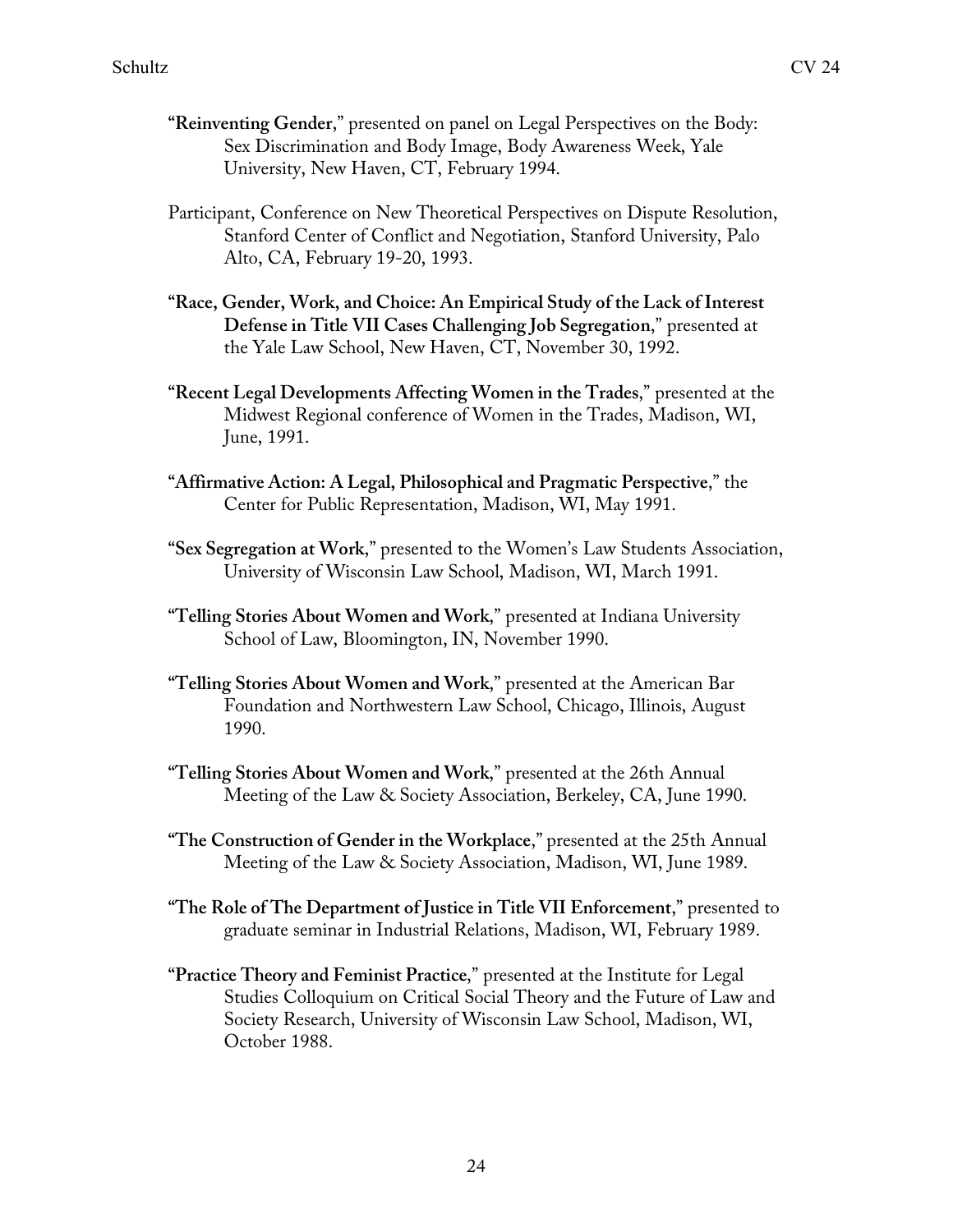- **"Legal Constructions of Women's Agency at Work**," presented at the 25th National Conference on Critical Legal Studies, Washington, D.C., October 1988.
- **"The Many Faces of Patriarchy**," presented on panel on Feminist Theory, 24th Annual Meeting of the Law & Society Association, Washington, D.C., June 1987.

**SELECTED MEDIA APPEARANCES**

- Quoted in Fiona Drenttel, *Trial by Fire*, THE YALE HERALD, October 26, 2018. <https://yaleherald.com/trial-by-fire-64941feadd1c>.
- Quoted in Sam Feldman, *Yale and Title IX: A Complicated History and An Unclear Future*, THE POLITIC, October 8, 2018. <http://thepolitic.org/yale-and-title-ix-a-complicated-history-and-anunclear-future/>.
- Quoted in Jever Mariwala and Carly Wanna, *Professors, Alumni Stand Against Kavanaugh*, YALE DAILY NEWS, October 5, 2018. < https://yaledailynews.com/blog/2018/10/05/professors-alumnistand-against-kavanaugh/>.
- Vicki Schultz, *Open Statement on Sexual Harassment by U.S. Law Professors*, Reprinted at THECUT.COM, October 4, 2018. <https://www.thecut.com/2018/10/150-law-professors-sharestatement-against-sexual-harassment.html>.
- Interviewed by Kamala Kelkar, *#MeToo and Narrow Definitions of Sexual Assault Can Isolate Survivors, Says Yale Law Professor*, PBS.ORG, September 29, 2018. < https://www.pbs.org/newshour/nation/kavanaugh-metoochristine-blasey-ford-sexual-assault-survivors>.
- Quoted in Olivia B. Waxman, *The Surprising Consequences of the Supreme Court Cases That Changed Sexual Harassment Law 20 Years Ago*, TIME.COM, June 26, 2018. < http://time.com/5319966/sexual-harassment-scotusanniversary/>.
- Mentioned in Karen Sloan, *In a First, Yale and Stanford Law Journals Team Up for #MeToo Project*, LAW.COM, June 20, 2018. <https://www.law.com/2018/06/19/in-a-first-yale-and-stanford-lawjournals-team-up-for-metoo-project/>.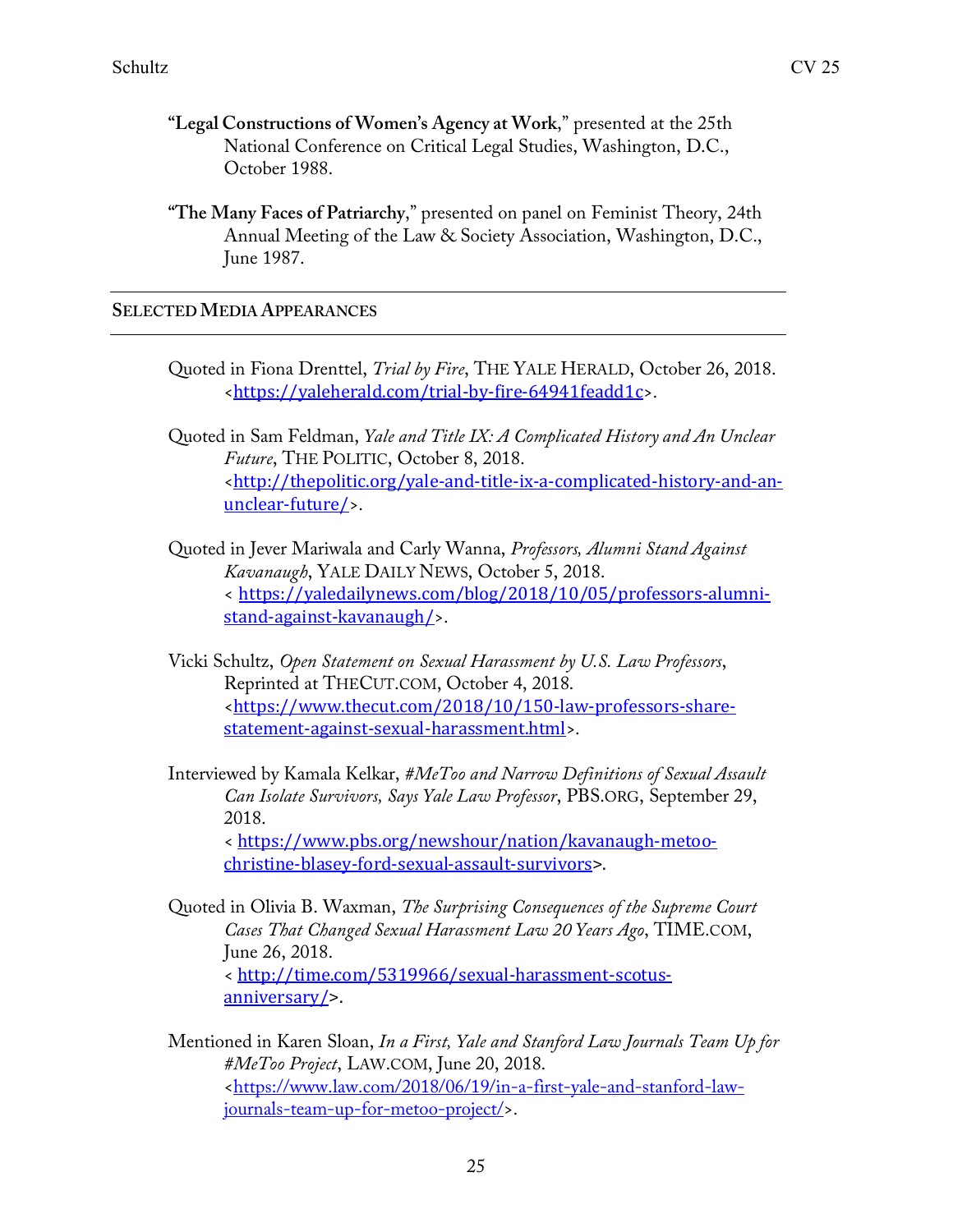- Quoted in Leah Fessler, *The US Supreme Court Just Dealt a Devastating Blow to the #MeToo Moverment*, QUARTZ, May 21, 2018. <https://work.qz.com/1283730/the-us-supreme-court-ruling-on-workerarbitration-dealt-a-huge-blow-to-the-metoo-movement/>.
- Quoted in Jennifer Williams-Alvarez, *Mandatory Arbitration Is Top of Mind, but Is Change Afoot?*, AGENDA, May 14, 2018. <http://www.agendaweek.com/c/1964784/230794/mandatory\_arbitration mind\_change\_afoot?referrer\_module=issueHeadline&module\_order=2>.
- Quoted in Madeline Buxton, *The Option To Request Female Drivers Isn't The Sollution to Uber's Sexual Assault Issues*, REFINERY 29, May 2, 2018. <https://www.refinery29.com/2018/05/197980/uber-request-femaledriver>.
- Interviewed in Leah Fessler, *You've Probably Signed Away Your Sexual Harassment Civil Rights at Work*, QUARTZ AT WORK, April 5, 2018. <https://work.qz.com/1244779/congresswoman-pramila-jayapal-on-howmandatory-arbitration-hurts-sexual-harassment-victims/>.
- Quoted in Terry DeMio and Kate Murphy, *When Does Bad Behavior Turn Into Sexual Harassment*, CINCINNATI ENQUIRER, February 28, 2018. <https://www.cincinnati.com/story/news/2018/02/28/when-does-badbehavior-turn-into-sexual-harassment/382939002/>.
- Quoted in Brett Anderson, *After John Besh Fallout, Many Hoping For Civilized Change in Restaurant Industry*, NEW ORLEANS TIMES-PICAYUNE, December 30, 2017. <http://www.nola.com/dining/index.ssf/2017/12/will\_john\_besh\_sexual\_ harassme.html>.
- Quoted in Anna Dorn, *Workplace Sexual Harassment Law: A Primer*, MEDIUM, December 22, 2017. <https://medium.com/s/all-rise/workplace-sexual-harassment-law-aprimer-4119b44d992b>.
- Quoted in Susan Seager, *Why Did Bill O'Reilly Pay \$32 Million? One Accusation May Be Key*, THE WRAP, October 23, 2017. <https://www.thewrap.com/bill-oreilly-fox-news-lis-wiehl-sexualharassment-nonconsensual-sex/>.
- Discussed in Elizabeth C. Tippett, *What Post-Weinstein Hollywood Can Learn from '90s Sexual Harassment Training*, THE CONVERSATION, October 17,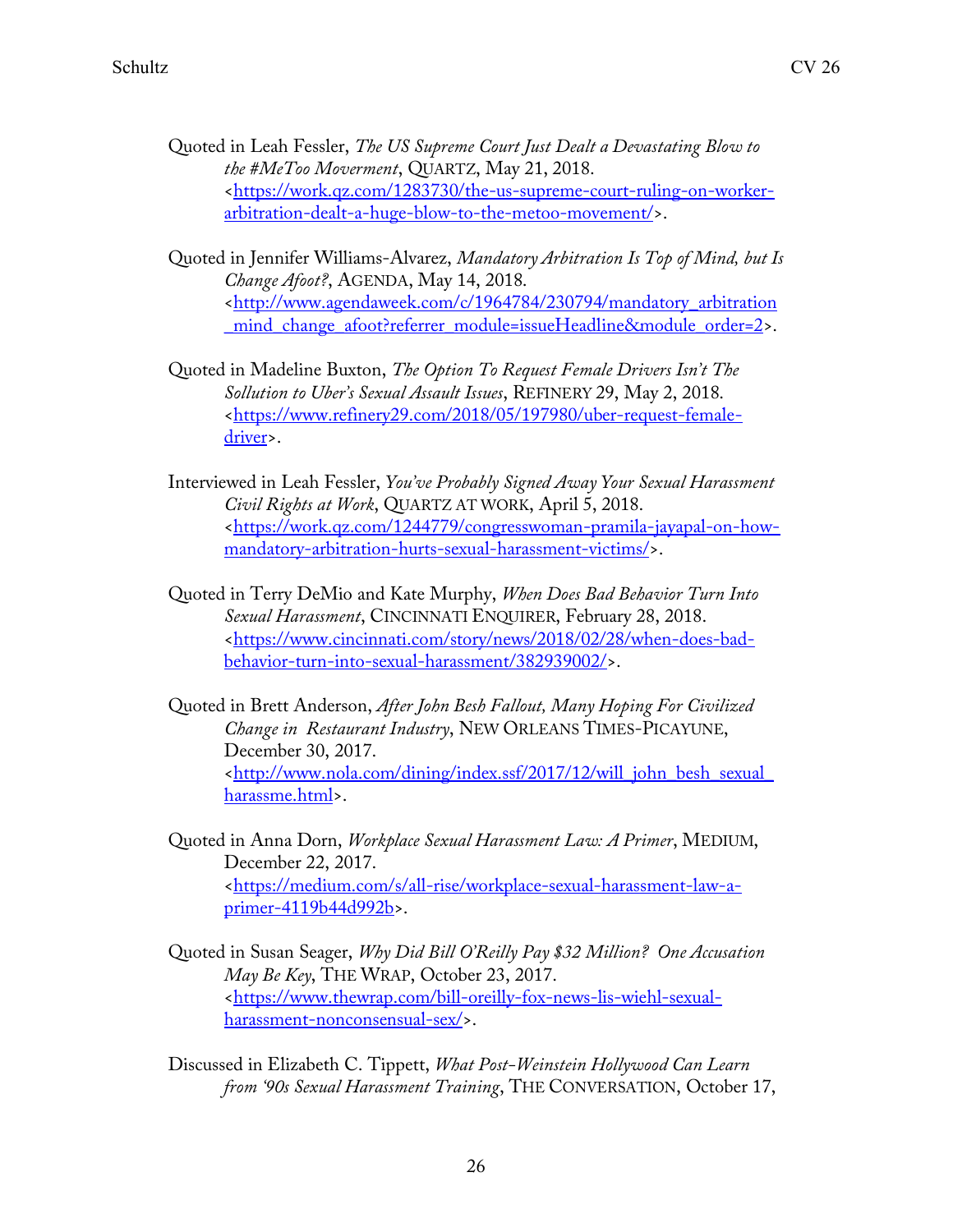2017. <http://theconversation.com/what-post-weinstein-hollywood-canlearn-from-90s-sexual-harassment-training-85874>.

- Quoted in Tyler Kingkade, *Shielded: Want To Fire A Professor For Sexual Harassment? It's Going To Take A While*, BUZZFEED, August 17, 2017. <https://www.buzzfeed.com/tylerkingkade/want-to-fire-a-professor-forsexual-harassment-its-goingto?utm\_term=.rwOMMQVArm#.slPmmEOGb8>.
- Quoted in Nitasha Tiku, *VC Firms Promise to Stamp Out Sexual Harassment. Sounds Familiar*, WIRED, July 17, 2017. <https://www.wired.com/story/venture-capital-sexual-harassmentdiversity/>.
- Quoted in Pavithra Mohan, *It's Time To Regulate the VC-Founder Relationship To Curb Sexual Harassment in Silicon Valley*, FAST COMPANY, July 7, 2017. <https://www.fastcompany.com/40438666/its-time-to-regulate-the-vcfounder-relationship-to-curb-sexual-harassment-in-silicon-valley>.
- Quoted in John Hecht, *The Surprising Sexism of Maternity Leave*, BUSTLE, June 15, 2017. <https://www.bustle.com/p/the-surprising-sexism-of-maternityleave-64766>.
- Discussed in Julie Beck, *Online Dating Tries to Flirt With the Workplace*, THE ATLANTIC, May 3, 2017. <https://www.theatlantic.com/technology/archive/2017/05/always-becrushing/525177/>.
- Quoted in Olivia B. Waxman, *Michelle Obama Was Right About the History of Workplace Sexual Harassment*, TIME, October 14, 2016. <http://time.com/4531585/michelle-obama-sexual-harassmentworkplace-speech/>.
- Cited in Will McGrew, *Gender Segregation at Work: "Separate but Equal" or "Inefficient and Unfair"?,* WASHINGTON CENTER FOR EQUITABLE GROWTH, AUGUST 18, 2016. <http://equitablegrowth.org/human-capital/gender-segregation-at-workseparate-but-equal-or-inequitable-and-inefficient/>.
- Republished as Will McGrew, *Why Male Dominated Workplaces Hold Women Back*, GENEVA: WORLD ECONOMIC FORUM, August 24, 2016. <https://www.weforum.org/agenda/2016/08/why-male-dominatedworkplaces-hold-women-back?>.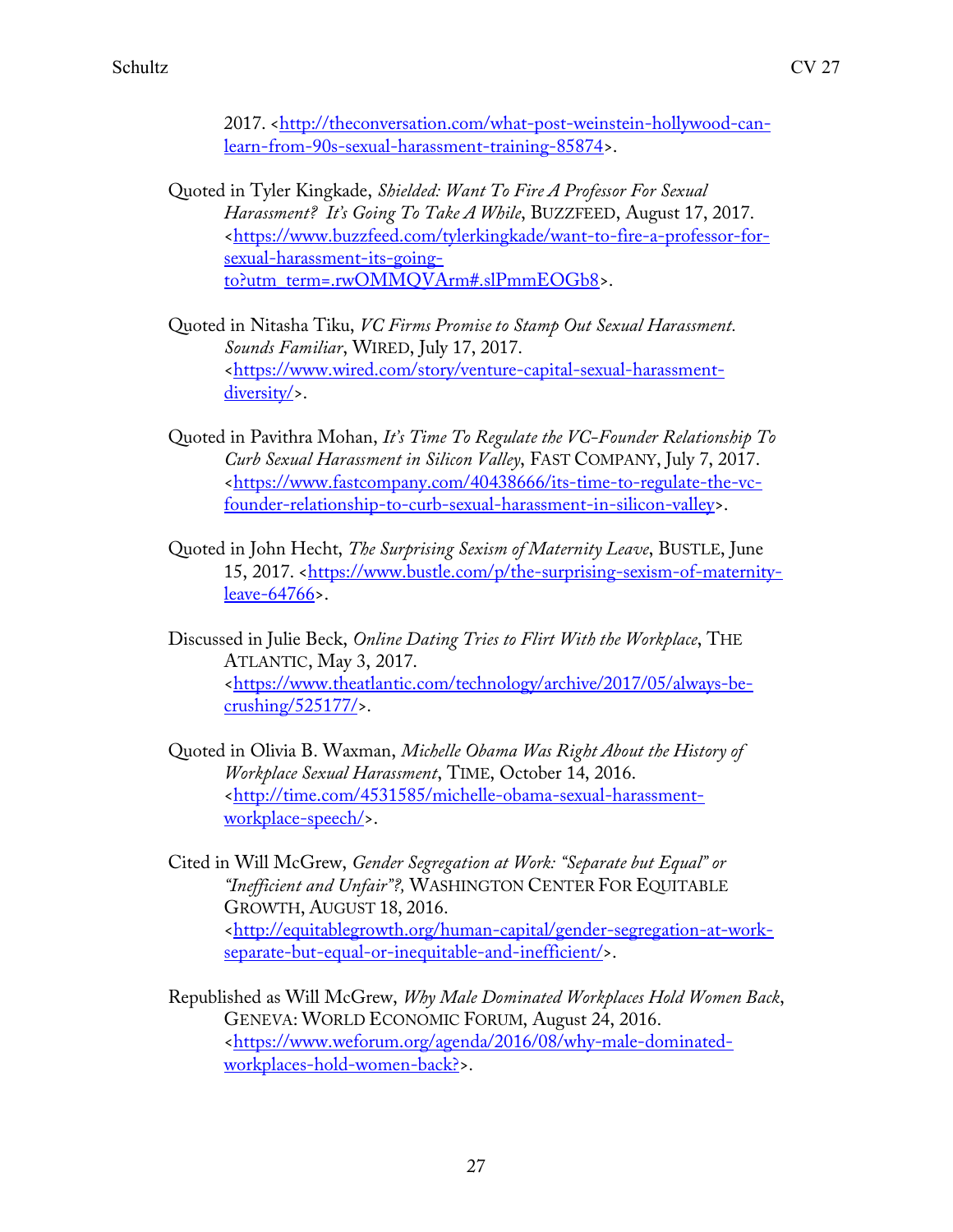- Quoted in Chris Cumming, *CVC Lawsuit Brings PE's Gender Imbalance Back in the Spotlight*, DOW JONES PRIVATE EQUITY ANALYST, February 1, 2016. <https://law.yale.edu/system/files/documents/faculty/schultz-cvcsuit.pdf>.
- Quoted in Eve Tahmincioglu, *Lewd Navy Videos Raise Touchy Workplace Issue*, MSNBC.COM, January 10, 2011. <http://www.nbcnews.com/id/40965393/ns/business-careers/t/lewd-navyvideos-raise-touchy-workplace-issue/#.WbaTd8iGOUl>.
- Quoted in Ben Smith and Jeffrey Ressner, *Obama Kept Law Review Balanced*, POLITICO, June 23, 2008. <http://www.wistv.com/Global/story.asp?S=8539785>.

Quoted in Maureen Holohan, *Game On*, ELLE MAGAZINE, April 2008, at 312. Discussed in EconTalk podcast episode hosted by Russ Roberts on Money and Intimacy, February 26, 2007. <http://www.econtalk.org/archives/2007/02/viviana\_zelizer.html>.

- Quoted in Emily Bazelon, *No Smoke, No Fire*, SLATE.COM, November 10, 2005. <http://www.slate.com/articles/news\_and\_politics/jurisprudence/2005/11/ no\_smoke\_no\_fire.html>.
- Discussed in Simon London, *The Real Scandal at Boeing is Not Sex*, FINANCIAL TIMES, March 12, 2005, at 11.
- Guest, Wisconsin Public Radio, discussing *The Sanitized Workplace*, October 13, 2003.
- Discussed in Gabrielle S. Friedman, *The Real Harm: Sexual Harassment Law Should Fight Discrimination, Not Regulate Desire*, LEGAL AFFAIRS, September/October 2003, at 30.
- Discussed in Cathy Young, *Man Trouble: What Does Male-On-Male Sexual Harassment Mean for Discrimination Law?* 34 REASON MAGAZINE, no. 8, January 2003, at 18.
- Discussed in Margaret Talbot, *Men Behaving Badly*, THE NEW YORK TIMES MAGAZINE, October 13, 2002, at 52.
- Quoted in Donald Wright, *Gender and the Professionalization of History in English Canada before 1960*, 81 CANADIAN HISTORICAL REVIEW, no. 1, March 2000, at 29.
- Discussed in Ethan Bronner, *Women's College to Add Engineering*, NEW YORK TIMES, February 21, 1999, at A1.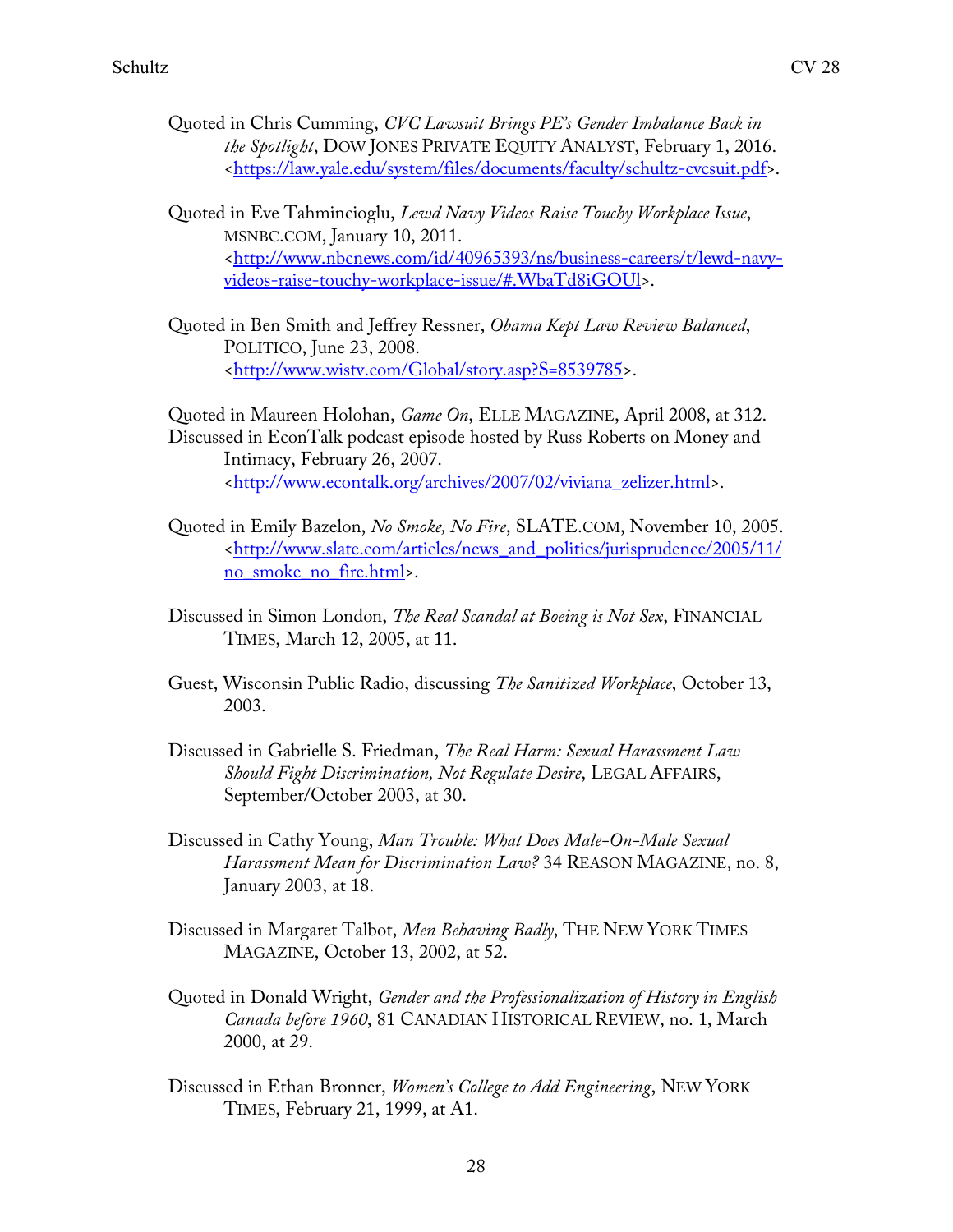- Quoted in William Glaberson, *Office Politics: Sex on the Witness Stand: Get Used to It*, NEW YORK TIMES, February 14, 1999, Week in Review section, at 1.
- Discussed in John Aloysius Farrel, *Rewriting the Rules; For Decades, American Society Has Grappled with Defining Sexual Harassment. Now it's the Supreme Court's Turn to Step Into the Fray*, THE BOSTON GLOBE, February 7, 1999, at 17.
- Quoted in James Lardner, *Cupid's Cubicles: Office Romance is Alive and Well Despite a Barrage of Corporate Countermeasures*, U.S. NEWS AND WORLD REPORT, December 14, 1998.
- Quoted in Richard Korman, *The Jokes Aren't Very Funny Anymore*, ENGINEERING NEWS-RECORD, September 7, 1998.
- Discussed in Jonathan Alger, *Love, Lust, and the Law: Sexual Harassment in the Academy*, ACADEME, September/October 1998.
- Discussed in Cathy Young, *Groping Toward Sanity: Why the Clinton Sex Scandals Are Changing How We Talk About Sexual Harassment*, REASON, August 18, 1998.
- Correspondence with Jeffrey Rosen, *In Defense of Color Blindness*, Correspondence, THE NEW REPUBLIC (August 10, 1998).
- Discussed in Jeffrey Rosen, *In Defense of Gender Blindness*, THE NEW REPUBLIC, June 29, 1998.
- Guest, National Public Radio, Weekend Edition with Lianne Hansen, April 26, 1998.
- Guest, BBC World News, "New Directions in Sexual Harassment Law," April 25, 1998.
- Quoted in Robert Macquand, *Court May Give Nod to Harassment Suit*, CHRISTIAN SCIENCE MONITOR, April 23, 1998, at 3.
- Discussed in Franklin Foer, *Feminism, Clinton, and Harassment*, SLATE MAGAZINE, April 17, 1998.
- Quoted in Tamar Lewin, *Testing of a President: The Effects; A Cause for Relief and Concern on Sex Harassment*, NEW YORK TIMES, April 3, 1998, atA22.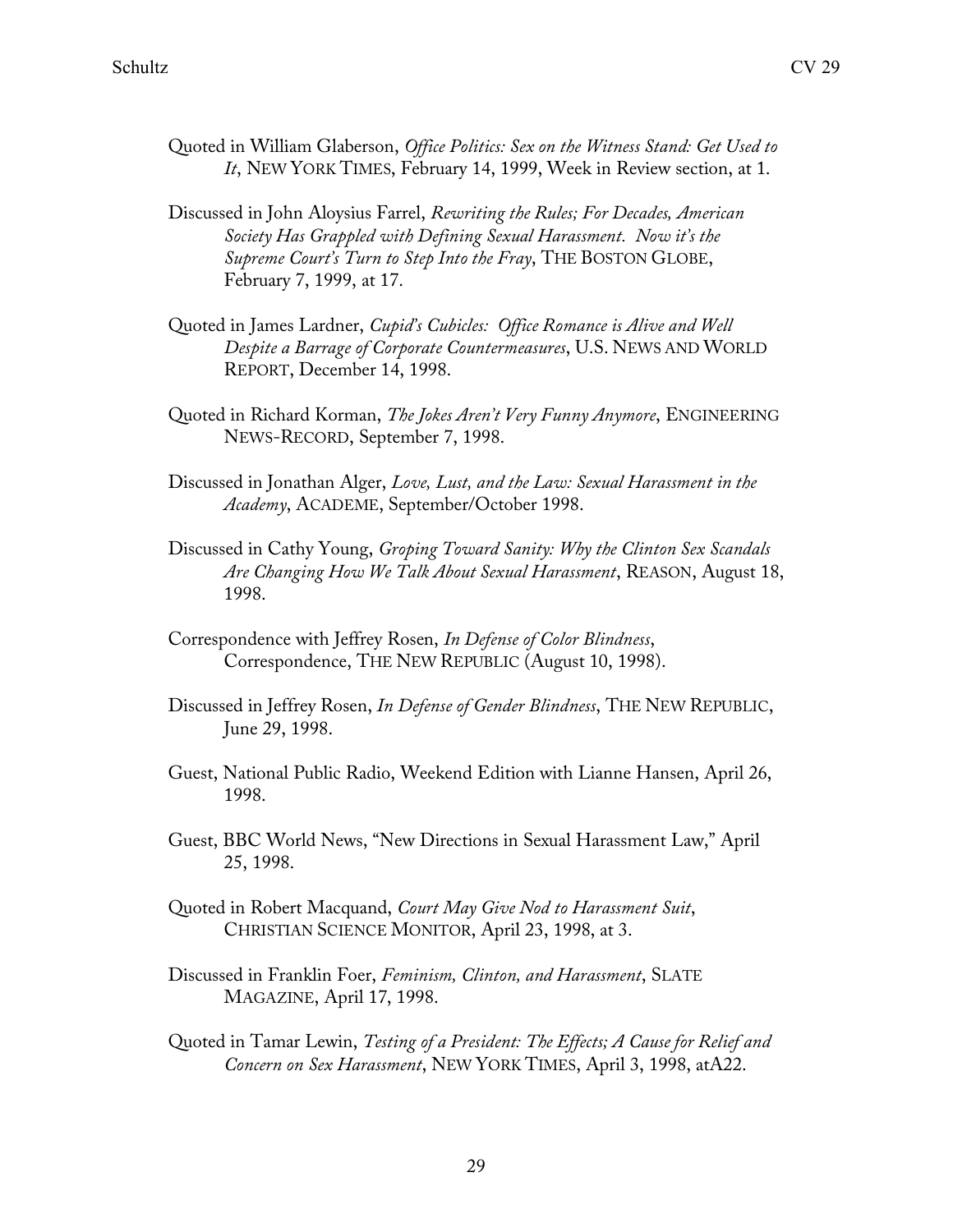- CBS Morning News, "Supreme Court Prepares to Better Define the Growing Number of Sexual Harassment Cases Filed in America's Courts," March 25, 1998.
- CBS Evening News, "Eye on America: Supreme Court Prepares to Better Define the Growing Number of Sexual Harassment Cases Filed in America's Courts," March 24, 1998.
- Guest, "On the Line," with Brian Lehrer, WNYC Radio, New York, New York, March 23, 1998.
- Quoted in Patty Henetz, *Getting to the Roots of Gender Discrimination: Professor Says, Discrimination Goes Beyond Sex*, THE SALT LAKE TRIBUNE, March 15, 1998, at A1.
- Guest, National Public Radio, Weekend Edition with Scott Simon, March 14, 1998.
- Guest, Talk show on sexual harassment law, The Larry Mantle Show, KPCC-Radio, San Francisco, CA, March 3, 1998.
- ABC World News Tonight with Peter Jennings, "A Closer Look at Sexual Harassment," February 27, 1998.
- Quoted in Ellen Goodman, *Taking the Sex Out of Harassment*, THE BOSTON GLOBE, February 26, 1998, at A19 (Goodman's syndicated column appeared in various newspapers around the country).
- Quoted in Juliet Brudney, *Hostile Workplaces Fuel Sexual Harassment*, THE BOSTON GLOBE, February 24, 1998, at D5.
- Discussed in David Hawpe, *Northup to Women: Be Shrill*, THE COURIER-JOURNAL (Louisville, Kentucky), February 15, 1998, at 3D.
- Discussed in Daniel Schorr, *Time to Redefine Sexual Harassment*, THE CHRISTIAN SCIENCE MONITOR, February 13, 1998, at 23.
- Discussed in Daniel Schorr, "Title VII," National Public Radio, Weekend Sunday News, Commentary, February 8, 1998.
- Quoted and discussed in Jeffrey Toobin, *The Trouble with Sex*, NEW YORKER, February 2, 1998.
- Guest, ABC News, Good Morning America, "Sexual Harassment in the Workplace," February 2, 1998.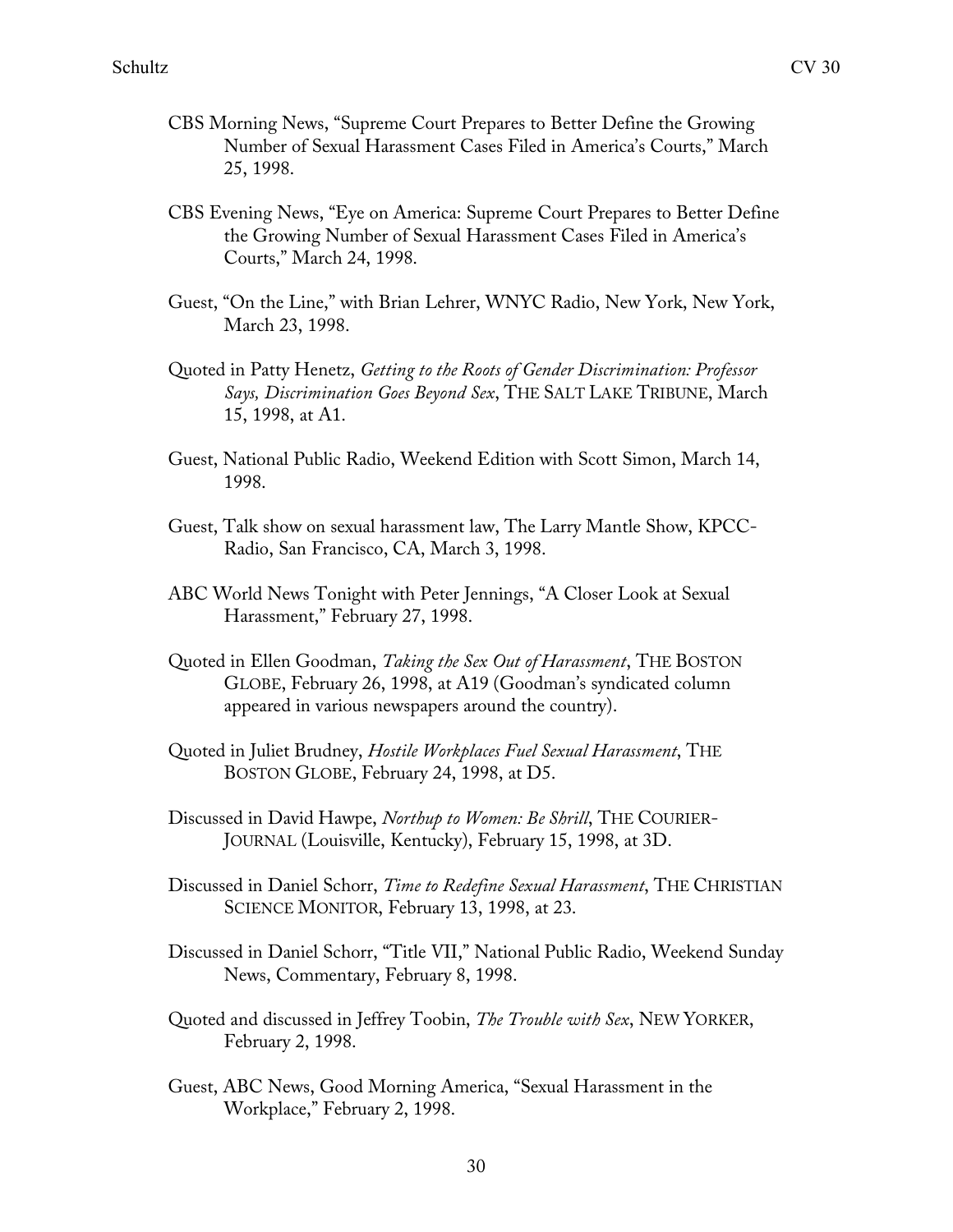- Guest Speaker, "The News Hour with Jim Lehrer," Sexual Harassment, March 25, 1998.
- Quoted in connection with a show on sexual harassment in the workplace, WHA Radio, Madison, WI, June 1993.
- Quoted in Georgia Sergeant, TRIAL MAGAZINE, American Trial Lawyers' Association, Washington, D.C., March 1991.
- Guest, Talk show on sexual harassment, WORT Radio, Madison, WI, March 1991.
- Quoted in Carol Kleiman, *20 Million Industrial Jobs Hinge on 'Fetal Protection' Court Case*, CHICAGO TRIBUNE, August 27, 1990.
- Guest, Talk show on "The Mommy Track," WHA Radio, Madison, WI, March 1989.

#### **FELLOWSHIPS AND AWARDS**

Fellow, Center for Advanced Study in the Behavioral Sciences, Stanford University 2007-2008.

Articles Prize for *The Sanitized Workplace*, Honorable Mention, Law and Society Association, 2004.

Evelyn Green Davis Fellow, Radcliffe Institute for Advanced Study, Harvard University, 2000-2001.

Fellow, Whitney Humanities Center, Yale University, 1998-2000.

Distinguished Alumnus, Texarkana Independent School District, 2012.

Teacher of the Year, University of Wisconsin Law School, 1992.

#### **TEACHING**

Antidiscrimination Law; Civil Procedure; Employment Discrimination Law; Family Law; Family, State and Market; Feminism, Gender, and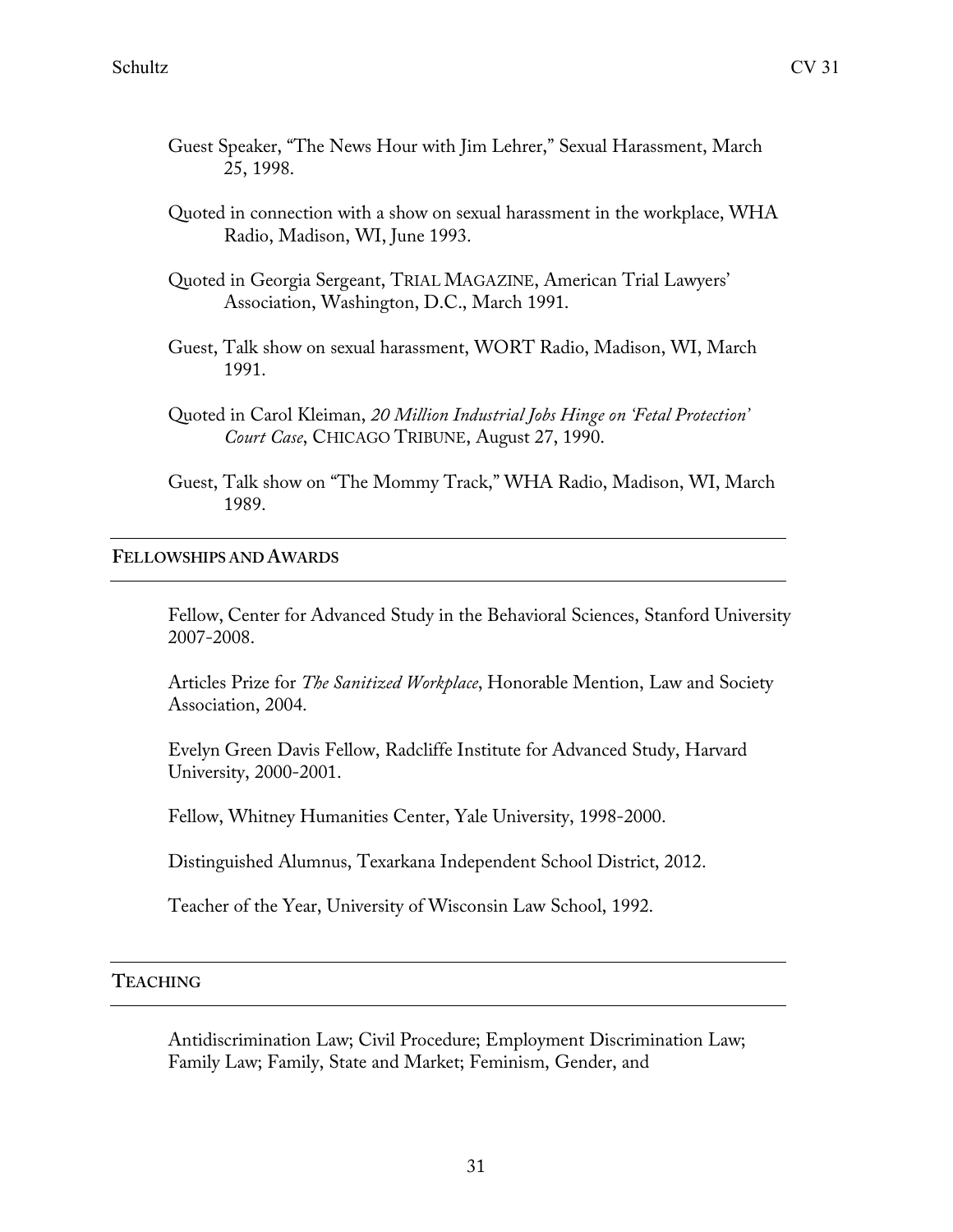Law; Feminist Theory; Law and the Employment Relation; Work and Gender; Work and Citizenship; Workplace Theory and Policy; Proving Discrimination; Social Science and Law.

# **SERVICE AND ACTIVITIES**

| Union of Legal Educators Against Sexual Harassment (UNLEASH),<br>Founding Member, 2017 – present.                                    |
|--------------------------------------------------------------------------------------------------------------------------------------|
| American Constitution Society, Yale Law School<br>Member, Faculty Board.                                                             |
| Yale Journal of Law and Feminism, Yale Law School, New Haven, CT<br>Member, Board of Advisors.                                       |
| Journal of Law and Psychology, The University of Alabama School of Law,<br>Tuscaloosa, AL<br>Member, Board of Advisors.              |
| Social Sciences Research Network, Legal Scholarship Network Labor &<br><b>Employment Law Abstracts</b><br>Member, Board of Advisors. |
| Jindal Global University and Jindal Global Law School<br>Member, International Board of Advisors.                                    |
| Workplace Theory and Policy Workshop, Yale Law School, New Haven, CT<br>Convener, 1999-present.                                      |
| Discipline Panel, Yale Law School, New Haven, CT<br>Panel Faculty Member, 1993-94, 1994-97, 2013-present.                            |
| Student Petitions Committee, Yale Law School, New Haven, CT<br>Member, 1997-99, 2006-07, 2011-12, 2013-14.                           |
| Thomas Lecture, Yale Law School, New Haven, CT<br>Organizer, 1998, 2002, 2005, 2012, 2013.                                           |
| Women's Faculty Forum, Yale University, New Haven, CT<br>Council Member, 2009-2013.                                                  |
| Law Teaching Committee, Yale Law School, New Haven, CT<br>Member, 2009-10.                                                           |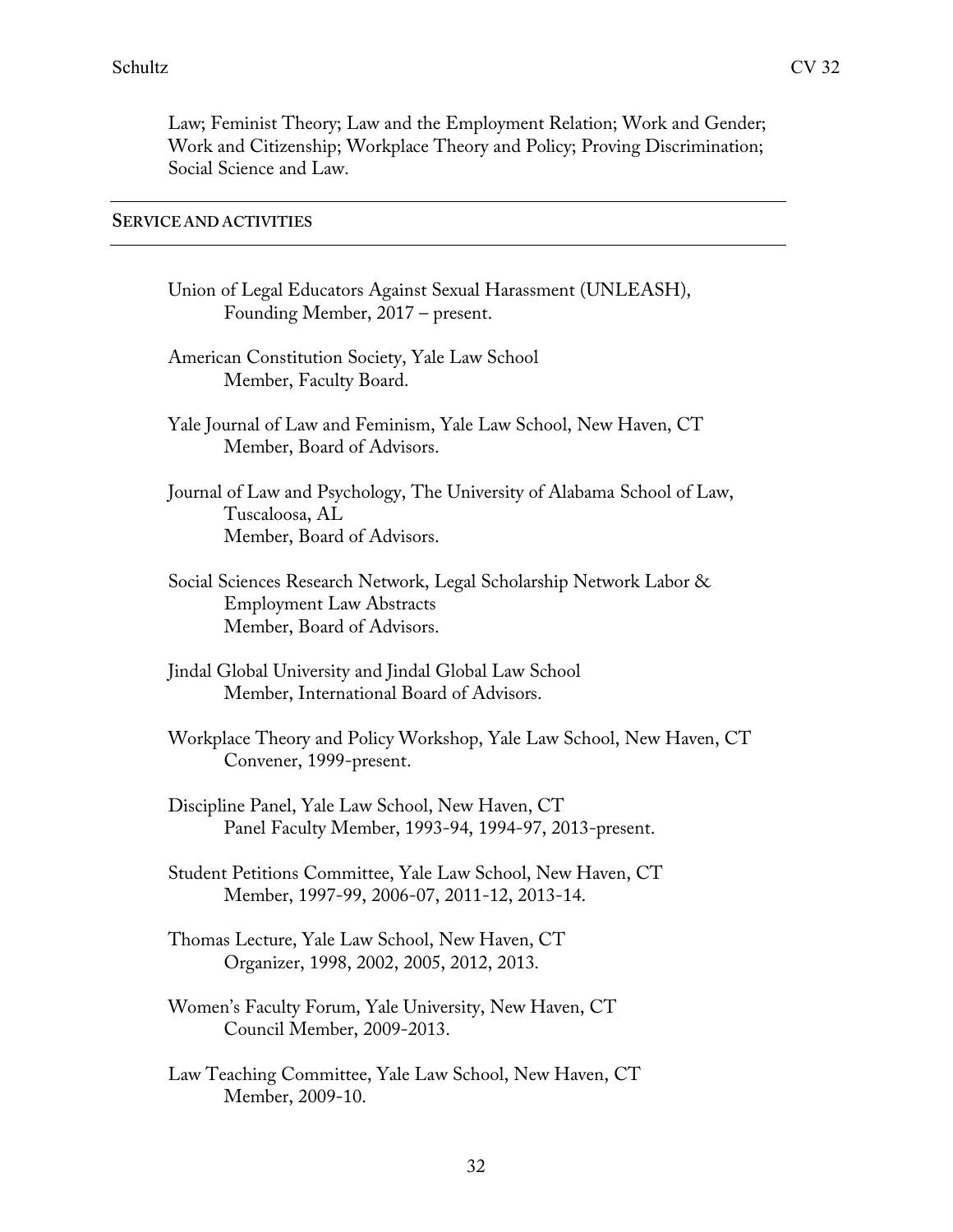- Curriculum Committee, Yale Law School, New Haven, CT Member, 2009-2010.
- Fellowships Selection Committee, Yale Law School, New Haven, CT Member, 2005-06, 2009-10.
- Yale Work and Welfare Group, Yale Law School, New Haven, CT Convener and Member of inter-disciplinary research group, 2004-09.
- Teacher Placement Committee, Yale Law School, New Haven, CT Member, 1993-94, 1996-97, 2005-06.
- Yale Law School Faculty Workshop, Yale Law School, New Haven, CT Co-Convener, Spring 2005.
- Labor and Employment Section, Association of American Law Schools Chair, 2003.
- Clerkships Committee, Yale Law School, Yale Law School, New Haven, CT Member, 1994-96, 1998-99, 2001-02.
- Board of Trustees, Law & Society Association Trustee, 2002.
- Law and Society Association, External Relations Committee Member, 1998-1999.
- Policy Faculty Board, Yale Law School, New Haven, CT Member, 1996-97.
- Promotions and Tenure Committee, Yale Law School, New Haven, CT Member, 1996-97.
- Admissions Policy Committee, Yale Law School, New Haven, CT Member, 1995-96.
- Antidiscrimination/Antiharassment Committee, Yale Law School, New Haven,  $CT$ Officer, 1994-95.
- Special Courses of Study Committee, Yale Law School, New Haven, CT Member, 1993-94.